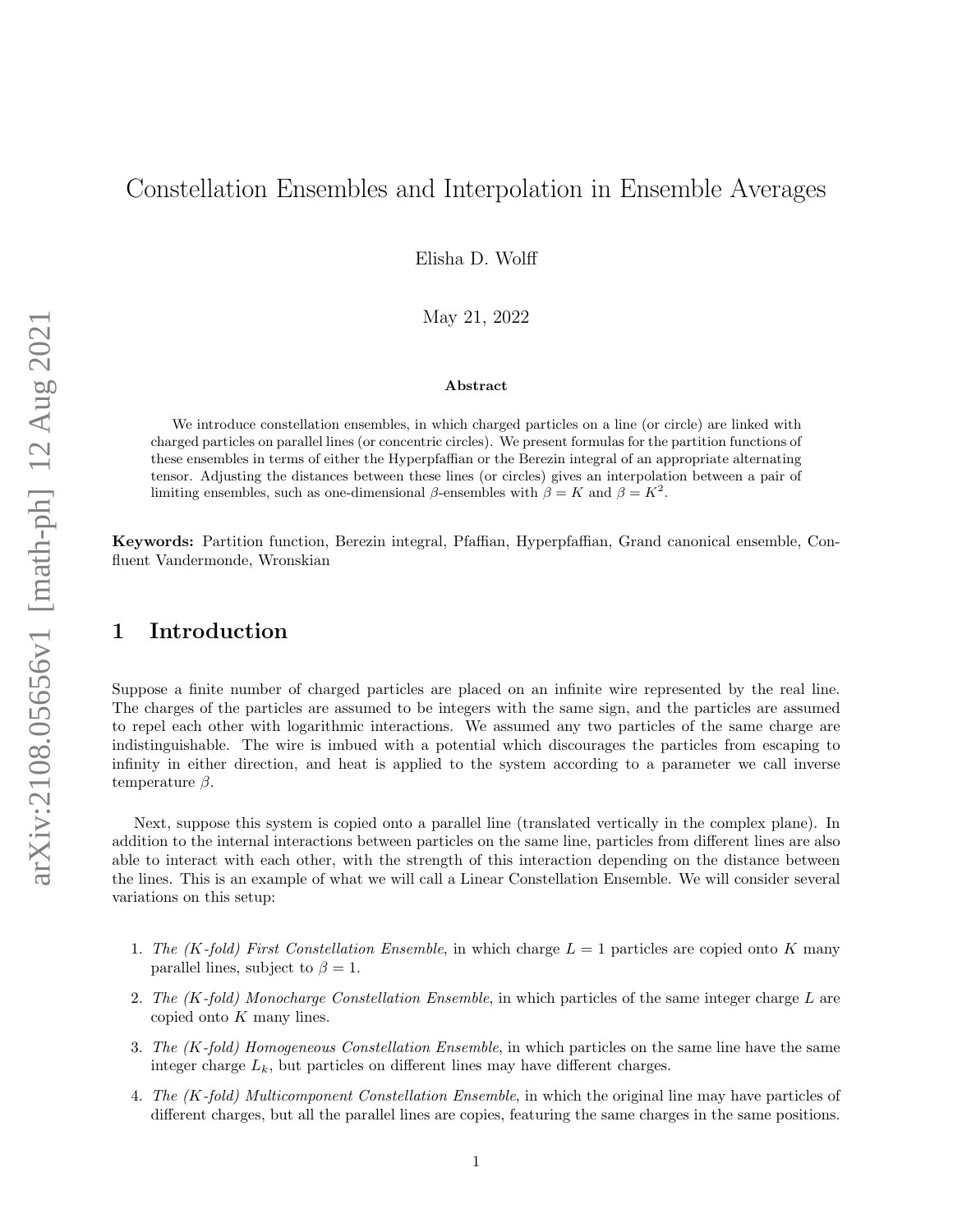The first is a special case of the second, which is a special case of either the third or the fourth. Rather than start with the case which is most general (and therefore convoluted), we will work our way up through the different levels of complexity, introducing various tools along the way only as necessary. For each of these ensembles, we will also consider Circular Constellation Ensembles of concentric circles in the complex plane.



In Figure 1, there are  $K = 3$  parallel lines (not necessarily equidistant) on which charge  $L = 2$  particles have been placed, represented in this figure by pairs of concentric circles. Note, each horizontal line is a copy of the others, so they have the same number of particles at the same (horizontal) locations. Particles which land on the same vertical line are called a *constellation*. In this example, each constellation is made up of  $K = 3$  particles of the same charge  $L = 2$ . In general, Constellation Ensembles are ensembles of constellations, of which there are  $M = 6$  in this configuration.





In Figure 2, there are still  $K = 3$  parallel lines, but now there are both charge  $L_1, L_3 = 1$  particles and charge  $L_2 = 3$  particles. Note, the top line features only particles of charge  $L_3 = 1$ , while the middle line features only particles of charge  $L_2 = 3$ . Each constellation (of which there are  $M = 7$ ) is made up of one particle of charge 3 and two particles of charge 1, for a total charge of  $R_1 = 5$ .



In Figure 3, each horizontal line features a mix of charge 1, charge 2, and charge 3 particles. However, particles which land on the same vertical line have the same charge. On the left, we've marked a constellation of charge 2 particles. This example is a multicomponent ensemble because it is made up of different species of constellations, namely  $M_1 = 4$  constellations of charge 1 particles,  $M_2 = 2$  constellations of charge 2 particles, and  $M_3 = 1$  constellation of charge 3 particles.

On the left side of Figure 4, there are  $K = 3$  concentric circles. Note, each constellation (of which there are  $M = 5$ ) is made up of particles on the same ray. One such constellation (of three particles) has been marked. The box on the right depicts the result of reducing the radius of the second circle to the radius of the innermost circle. Each charge 1 particle merges with a charge 2 particle to form a charge  $1 + 2 = 3$ particle.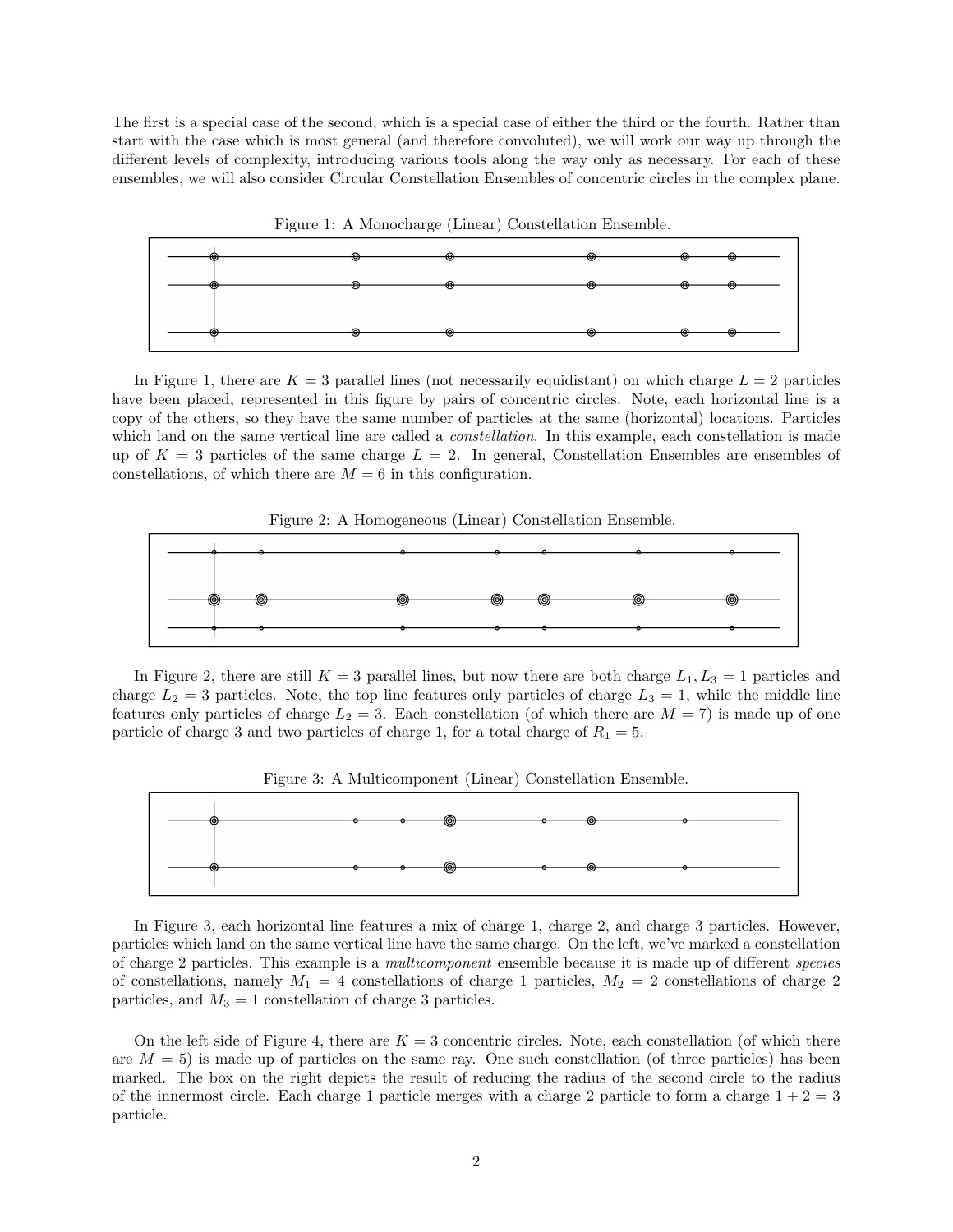



Though these particle arrangements are somewhat contrived physically, the resulting joint probability density functions give us insight into limiting ensembles which we can interpolate between (by adjusting the distances between the parallel lines or circles). For example, taking the limit of the First Constellation Ensemble as the distance between the lines (or circles) goes to zero (and correcting for the singularities as particles collapse onto each other) produces a one-dimensional  $\beta = K^2$  ensemble. On the other end, taking the limit as the distance between the lines (or circles) goes to infinity produces a one-dimensional  $\beta = K$ ensemble.

Previously, in [\[18\]](#page-27-0), we gave generalizations (included in [section 3\)](#page-8-0) of the de Bruijn integral identities [\[4\]](#page-26-0), in which the iterated integral of a determinant is expressed as the Hyperpfaffian or Berezin integral (see [subsection 2.2\)](#page-7-0) of an appropriate alternating tensor (also *form*). As the first application, we substitute the particulars for the partition function of the Monocharge Constellation Ensemble in [section 4.](#page-10-0) In [section 6,](#page-14-0) we extend this to Homogeneous Constellation Ensembles, the most general classification (in this volume) which still produces homogeneous forms (and therefore Hyperpfaffian partition functions). Conversely, in [section 8,](#page-17-0) we consider Multicomponent Constellation Ensembles which produce non-homogeneous forms instead. Finally, in [section 9,](#page-22-0) we consider (circular) ensembles of concentric circles in place of parallel lines. In all cases, the generalized de Bruijn identities are used, further demonstrating the versatility in the methods established in our previous volume.

### 1.1 Historical context

The β-ensembles are a well-studied collection of random matrices whose eigenvalue densities take a common form, indexed by a non-negative, real parameter  $\beta$ . First, let  $\Delta(\vec{x})$  denote the Vandermonde determinant in variables  $x_1, \ldots, x_N$ , so that

$$
\Delta(\vec{x}) = \prod_{i < j} (x_j - x_i).
$$

Next, suppose  $\mu$  is a continuous probability measure on  $\mathbb R$  with Radon-Nikodym derivative  $\frac{d\mu}{dx} = w(x)$ . For each  $\beta \in \mathbb{R}_{>0}$ , consider the N-point process specified by the joint probability density

$$
\rho_N(x_1,\ldots,x_N)=\frac{1}{Z_N(\beta)N!}\left|\Delta(\vec{x})\right|^\beta\prod_i w(x_i)
$$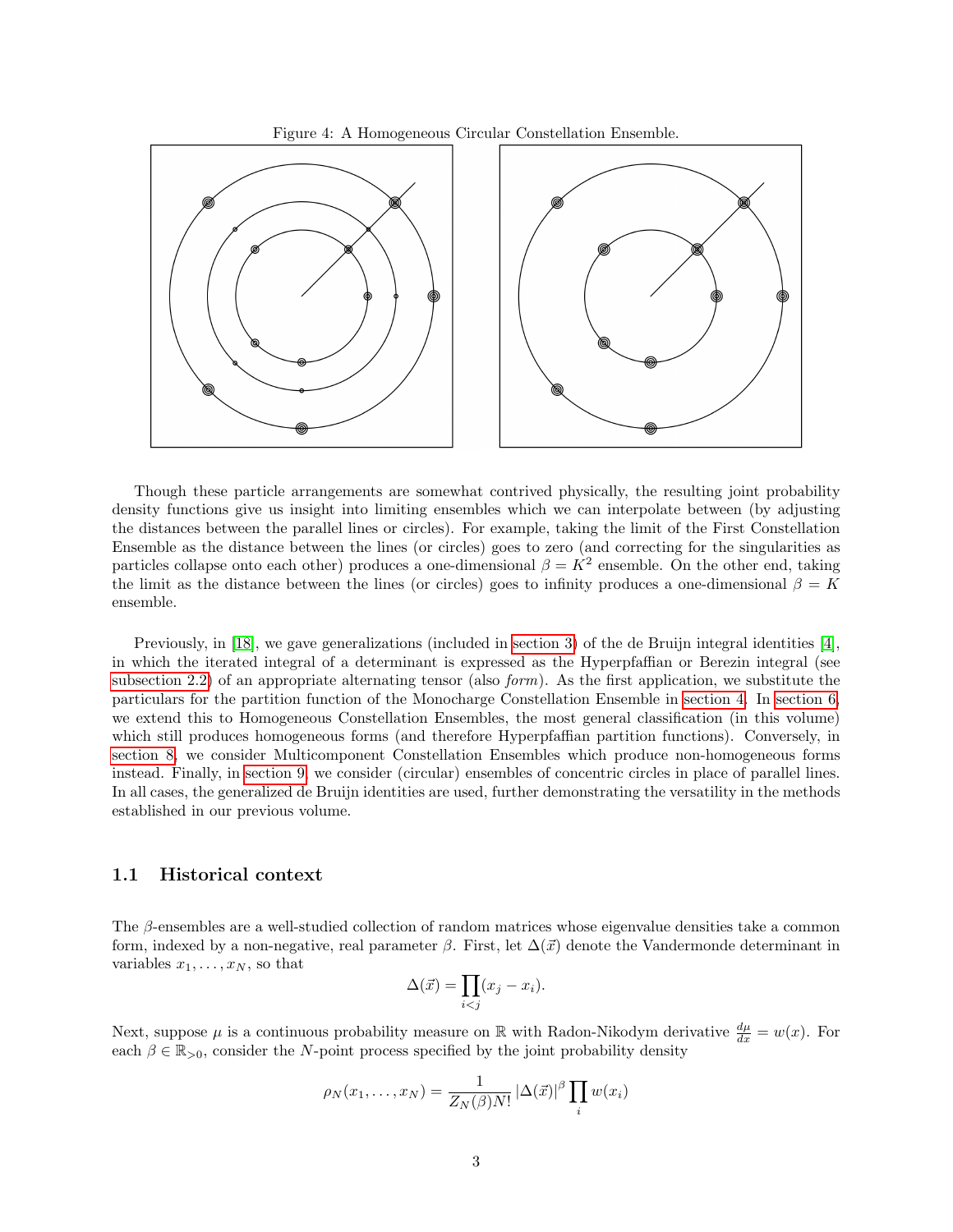where  $Z_N(\beta)$ , which denotes the partition function of  $\beta$ , is the normalizing constant required for  $\rho_N$  to be a probability density function. This eigenvalue density function can be identified with the Boltzmann factor of the previously discussed log-gas particles, as first observed by Dyson [\[6\]](#page-26-1), and further developed by Forrester in [\[8\]](#page-26-2).

The classical  $\beta$ -ensembles (with  $\beta = 1, 2, 4$  and  $w(x) = e^{-x^2/2}$ ), corresponding to Hermitian matrices with real, complex, or quaternionic Gaussian entries (respectively), were first studied in the 1920s by Wishart in multivariate statistics [\[20\]](#page-27-1) and the 1950s by Wigner in nuclear physics [\[19\]](#page-27-2). In the subsequent decade, Dyson and Mehta [\[7\]](#page-26-3) unified a previously disparate collection of random matrix models by demonstrating that the three classic β-ensembles are each variations of a single action on random Hermitian matrices (representing the three associative division algebras over R). In [\[5\]](#page-26-4), Dumitriu and Edelman provide tridiagonal matrix models for β-ensembles of arbitrary positive β, which are then used by Ramírez, Rider, and Virág in [\[13\]](#page-26-5) to obtain the asymptotic distribution of the largest eigenvalue.

For each  $1 \leq n \leq N$ , define the  $n^{\text{th}}$  correlation function by

$$
R_n(x_1,...,x_n) = \frac{1}{(N-n)!} \int_{\mathbb{R}^{N-n}} \rho_N(x_1,...,x_n,y_1,...,y_{N-n}) \, dy_1 \cdots dy_{N-n}.
$$

It turns out that the correlation function for the classic  $\beta$ -ensembles takes a particularly nice algebraic form. For example, when  $\beta = 2$ , it can be shown using only elementary matrix operations and Fubini's Theorem that

$$
R_n(x_1,...,x_n) = \frac{1}{Z_N(2)} \det(K(x_i,x_j)_{1 \leq i,j \leq n}),
$$

where the kernel  $K(x, y)$  is a certain square integrable function  $\mathbb{R} \times \mathbb{R} \to \mathbb{R}$  that can most easily be expressed in terms a family of polynomials which are orthogonal with respect to the measure  $\mu$ . For this reason, we say the classical  $\beta = 2$  ensemble is an example of a *determinantal* point process. The details of this derivation are given in [\[11\]](#page-26-6). Similarly, when  $\beta = 1$  or 4,

$$
R_n(x_1,\ldots,x_n)=\frac{1}{Z_N(\beta)}\text{Pf}(K(x_i,x_j)_{1\leq i,j\leq n}),
$$

where  $Pf(A) = \sqrt{\det(A)}$  denotes the Pfaffian of an antisymmetric matrix A, and where  $K(x, y)$  is a certain 2 × 2 matrix-valued function whose entries are square-integrable, and which satisfies  $K(x, y)^T = -K(y, x)$ . We then say the classical  $\beta = 1$  and  $\beta = 4$  ensembles are examples of *Pfaffian* point processes. This result was first shown for circular ensembles by Dyson in [\[6\]](#page-26-1), then for Gaussian ensembles by Mehta in [\[11\]](#page-26-6) and then for general weights ( $\mu$ ) by Mehta and Mahoux in [\[10\]](#page-26-7), except for the case  $\beta = 1$  and N odd. Finally, the last remaining case was given by Adler, Forrester, and Nagao in [\[1\]](#page-26-8). Of fundamental concern in the theory of random matrices is the behavior of eigenvalue statistics as  $N \to \infty$ . The immediate advantage of these determinantal and Pfaffian expressions for the correlation functions is that these matrix kernels do not essentially increase in complexity as N grows large, since the dimensions are the matrix kernel are stable, and the entries are expressed as a sum whose asymptotics are well-understood.

### <span id="page-3-0"></span>1.2 Hyperpfaffian partition functions

Derivations of the determinantal and Pfaffian expressions of the correlation functions have been presented in numerous ways over the past several decades. Of particular note is the method of Tracy and Widom [\[17\]](#page-27-3), who first show that the partition function is determinantal or Pfaffian, and then use matrix identities and generating functions to obtain a corresponding form for the correlation functions.

But recognizing the partition function  $Z_N(\beta)$  as the determinant or Pfaffian of a matrix of integrals of appropriately chosen orthogonal polynomials is essential and nontrivial. One way to do this is to apply the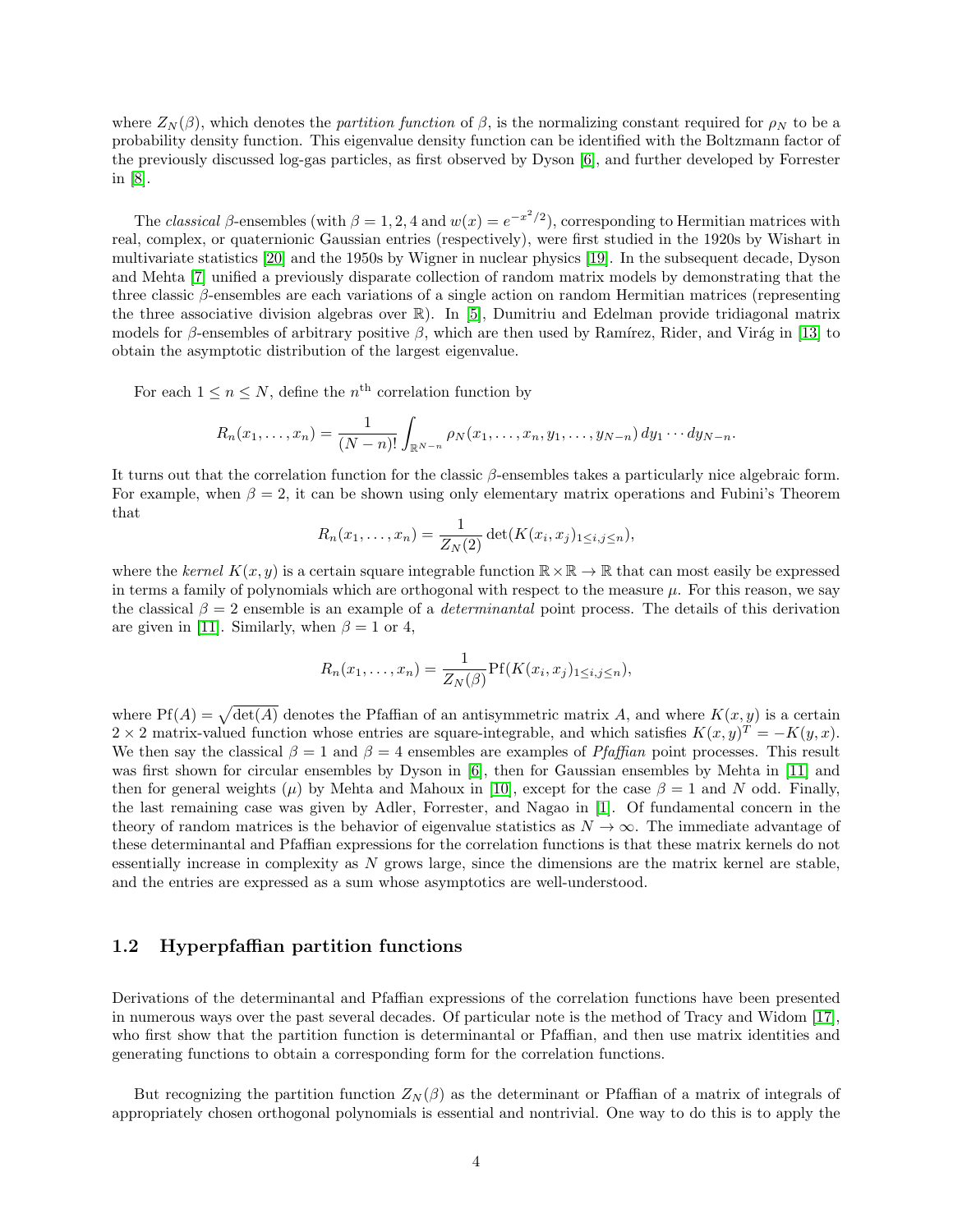Andreif determinant identity [\[2\]](#page-26-9) to the iterated integral which defines  $Z_N(\beta)$ . This is immediate when  $\beta = 2$ , and viewing the Pfaffian as the square root of a determinant, this identity can also be applied (with some additional finesse) when  $\beta = 1$  or 4. However, viewing the Pfaffian in the context of the exterior algebra allows us to extend the Andreif determinant identity to analogous Pfaffian identities (referred to as the de Bruijn integral identities).

In 2002, Luque and Thibon [\[9\]](#page-26-10) used techniques in the shuffle algebra to show that when  $\beta = L^2$  is an even square integer, the partition function  $Z_N(\beta)$  can be written as a Hyperpfaffian of an L-form whose coefficients are integrals of Wronskians of suitable polynomials. Then in 2011, Sinclair [\[15\]](#page-26-11) used other combinatorial methods to show that the result also holds when  $\beta = L^2$  is an odd square integer.

In his 2013 dissertation, Shum [\[14\]](#page-26-12) considered 2-fold First Cosntellation Ensembles (both linear and circular), demonstrating these ensembles to be completely solvable Pfaffian point processes. Additionally, he showed how these ensembles give an interpolation between the classical  $\beta = 2$  and  $\beta = 4$  ensembles. In this volume, the many new variations on the constellation setup allow for many more interpolations, including but not limited to an interpolation between  $\beta = L$  and  $\beta = L^2$  ensembles. Thus, the partition functions of integer β-ensembles can all be written as a limit of Hyperpfaffians, even when  $\beta$  is a square-free integer.

#### <span id="page-4-0"></span>1.3 The monocharge setup

Let  $\vec{x} \in \mathbb{R}^M$ , and let  $\vec{y} \in \mathbb{R}^K$  such that  $0 \leq y_1 < \cdots < y_K$ . We call  $\vec{y}$  the *translation vector* of the system, giving the locations of the K many lines  $\mathbb{R} + iy_k$  in the complex plane. Consider M many charge  $L \in \mathbb{Z}_{\geq 0}$ particles on each line  $\mathbb{R}+iy_k$  having the same real parts, meaning for each location  $x_m \in \mathbb{R}$ , and  $1 \leq k \leq K$ , there is a charge L particle at location  $x_m + iy_k$ . Denote the (total KM) particle locations by

$$
\mathbf{x} = (\mathbf{x}^1, \mathbf{x}^2, \dots, \mathbf{x}^M) \in \mathbb{C}^{KM},
$$

where  $\mathbf{x}^m = x_m + i\vec{y} = (x_m + iy_1, x_m + iy_2, \dots, x_m + iy_K) \in \mathbb{C}^K$ . We call  $\mathbf{x}$  the location vector of the system, in which each  $x_k^m \in \mathbb{C}$  gives the location of a particle. We call  $\mathbf{x}^m$  the location vector of the *constellation* of K many particles which all share the same real part  $x_m$ . We call  $\vec{x} = (x_1, \ldots, x_M)$  the location vector of the real parts which generate each constellation.

The particles are assumed to interact logarithmically so that the contribution of energy to the system by two (charge L) particles at locations  $x_m + iy_k$  and  $x_n + iy_j$  is given by  $-L^2 \log |(x_m + iy_k) - (x_n + iy_j)|$ . Let  $U: \mathbb{R} \to \mathbb{R}$  be a potential on the real axis. Let  $\overline{U}: \mathbb{C} \to \mathbb{R}$  be a extension of this potential to the entire complex plane such that  $\overline{U}(z) = U(\text{Re}(z))$ . Without loss of generality, we can assume  $x_1 < \ldots < x_M$ . Then at inverse temperature  $\beta$ , the total potential energy of the system is given by

$$
E(\vec{x}, \vec{y}) = \beta L \sum_{k=1}^{K} \sum_{m=1}^{M} \overline{U}(x_m + iy_k) - \beta L^2 \sum_{k=1}^{K} \sum_{n  

$$
- \beta L^2 \sum_{j  

$$
- \beta L^2 \sum_{j
$$
$$
$$

The first iterated sum in the first line accounts for the potential  $\overline{U}$ . We can substitute  $\overline{U}(x_m + iy_k) = U(x_m)$ of which there are  $K$  many for each  $m$ . The second iterated sum in the first line accounts for interactions between particles which share a line. Note, the differences in that iterated sum are all positive by assumption on the ordering of the  $x_m$ , and the differences are the same for all  $1 \leq k \leq K$ . The iterated sum in the second line accounts for interactions between particles of the same constellation, meaning same real part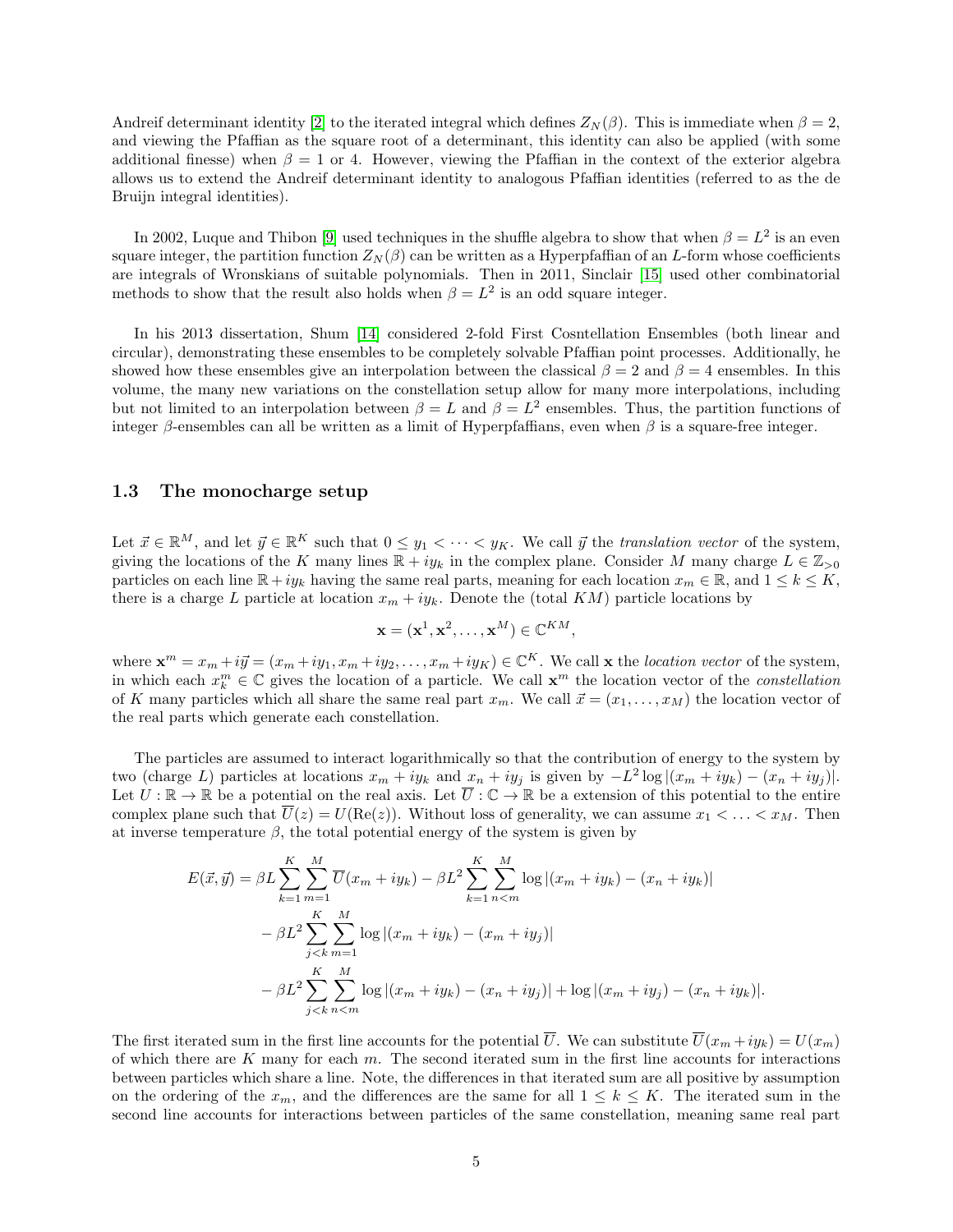$x_m$ . The differences in that iterated sum are the same for  $1 \leq m \leq M$ . The iterated sum in the third line accounts for the remaining interactions between particles. For each quadruple  $(m, k, n, j)$ , we get four points which make up a rectangle in the complex plane. The four sides of this rectangle are already accounted for by the other interactions. The product of the lengths of the two diagonals is the sum of the squares of the lengths of the sides. Thus, the potential energy simplifies to

$$
E(\vec{x}, \vec{y}) = \beta L K \sum_{m=1}^{M} U(x_m) - \beta L^2 K \sum_{n=m}^{M} \log(x_m - x_n) - \beta L^2 M \sum_{j < k}^{K} \log |i(y_k - y_j)|
$$

$$
- \beta L^2 \sum_{j < k}^{K} \sum_{n < m}^{M} \log ((x_m - x_n)^2 + (y_k - y_j)^2).
$$

With this setup, the relative density of states (corresponding to varying location vectors  $\vec{x}$  and translation vectors  $\vec{y}$  is given by the Boltzmann factor

$$
\Omega(\vec{x},\vec{y}) = \exp(-E(\vec{x},\vec{y})) = |\Delta(\mathbf{x})|^{\beta L^2} \prod_{m=1}^{M} e^{-\beta L K U(x_m)} = \Delta(\mathbf{x})^{\beta L^2} \prod_{m=1}^{M} \left( (-i)^{L(K-1)/2} e^{-U(x_m)} \right)^{\beta L K},
$$

where  $\Delta(\mathbf{x})$  denotes the Vandermonde determinant, evaluated at the variables x. Note, the last equality comes from  $|i| = (i)(-i)$ , of which there are  $\beta L^2 M(\frac{K}{2})$  many instances. Thus, the probability of finding the system in a state corresponding to a location vector  $\vec{x}$  and fixed translation vector  $\vec{y}$  is given by the joint probability density function

$$
\rho(\vec{x}, \vec{y}) = \frac{\Omega(\vec{x}, \vec{y})}{Z_M(\vec{y})},
$$

where the partition function (of the K-fold Monocharge Constellation Ensemble)  $Z_M(\vec{y})$  is the normalization constant given by

$$
Z_M(\vec{y}) = \int_{-\infty < x_1 < \ldots < x_M < \infty} \Omega(\vec{x}, \vec{y}) \, dx_1 \cdots dx_M
$$
\n
$$
= \int_{-\infty < x_1 < \ldots < x_M < \infty} \Delta(\mathbf{x})^{\beta L^2} \, d\mu(x_1) \cdots d\mu(x_M),
$$

in which  $d\mu(x) = ((-i)^{L(K-1)/2}e^{-U(x)})^{\beta L K} dx$ . At this point, it is necessary to assume the potential U is one for which  $Z_M(\vec{y})$  is finite.

Unit charges (meaning  $L = 1$ ) at inverse temperature  $\beta = b^2$  have the same Boltzmann factor (and resulting density function) as charge  $L = b$  particles at inverse temperature  $\beta = 1$  (subject to different but related potentials  $U(x)$ ). In general, replacing  $\beta$  with  $\beta' = \beta/b^2$  and replacing L with  $L' = bL$  leaves  $\Delta(\mathbf{x})^{\beta L^2}$  unchanged. Then replacing U with  $U' = bU$  leaves  $\Omega(\vec{x}, \vec{y})$  unchanged. Thus, for computational  $\Delta(x)$  unchanged. Then replacing  $U$  with  $U = \partial U$  leaves  $\Omega(x, y)$  unchange to  $\beta = 1$  (provided  $\sqrt{\beta}L \in \mathbb{Z}$  for the original  $\beta$ ).

The partition function  $Z_M(\vec{y})$  and its analogues are the primary objects of interest to us. Though we assume  $\beta = 1$  for computational purposes,  $Z_M(\vec{y})$  is inherently a function of  $\beta$ , among other parameters. The potential  $U$  dictates the external forces experienced by each particle individually, affecting the (complex) measures  $\mu$  against which we are integrating. The charge L and the inverse temperature  $\beta$  influence the strength of the interactions between the particles, affecting the exponents on the interaction terms in the Boltzmann factor. As  $y_k - y_j \to 0$ , the corresponding interaction terms shrink, and the potential energy grows. Conversely, as  $y_k - y_j \to \infty$ , the corresponding interaction terms grow, and the potential energy shrinks.

Recall, this  $Z_M(\vec{y})$  is an iterated integral in M many variables. As in the previous volume (Wolff and Wells 2021), our goal here is not to compute these integrals for any particular choice of several parameters. Instead,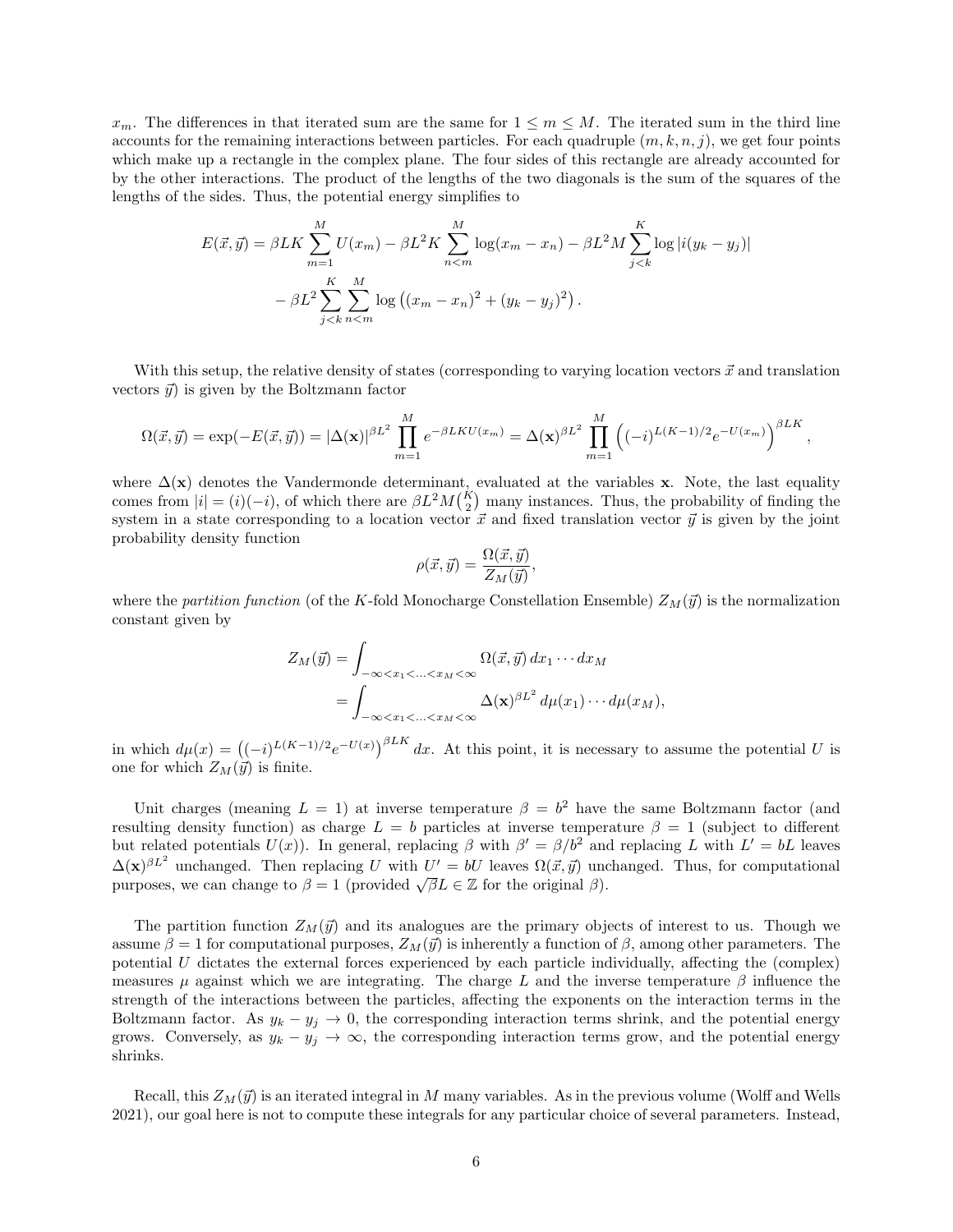we demonstrate, in general, how to write  $Z_M(\vec{y})$  as a Hyperpfaffian (or Berezin integral in the multicomponent case) of a form whose coefficients are only single or double integrals of (potentially orthogonal) polynomials.

## 2 Preliminary definitions

In this section, we introduce a mix of conventions and definitions which simplify the statement of our main results. First, for any positive integer N, let  $\underline{N}$  denote the set  $\{1, \ldots, N\}$ . Assuming positive integers  $K \leq N$ , let  $\mathfrak{t} : \underline{K} \nearrow \underline{N}$  denote a strictly increasing function from  $\underline{K}$  to  $\underline{N}$ , meaning

$$
1 \leq \mathfrak{t}(1) < \mathfrak{t}(2) < \cdots < \mathfrak{t}(K) \leq N.
$$

It will be convenient to use these increasing functions to track indices used in denoting minors of matrices and elements of exterior algebras, among other things (often in place of, but sometimes in conjunction with, permutations). For example, given an  $N \times N$  matrix V,  $V_t$  might denote the  $K \times K$  minor composed of the rows  $\mathfrak{t}(1), \ldots, \mathfrak{t}(K)$ , taken from the first K columns of V.

#### <span id="page-6-0"></span>2.1 Wronskians

For any non-negative integer l, define the  $l<sup>th</sup>$  modified differential operator  $D<sup>l</sup>$  by

$$
D^{l}f(x) = \frac{1}{l!} \frac{d^{l}f}{dx^{l}},
$$

with  $D^0 f(x) = f(x)$ . Define the modified Wronskian, Wr( $\vec{f}, x$ ), of a family,  $\vec{f} = \{f_n\}_{n=1}^L$ , of L many sufficiently differentiable functions by

$$
\text{Wr}(\vec{f}, x) = \det [D^{l-1} f_n(x)]_{n, l=1}^L.
$$

We call this the modified Wronskian because it differs from the typical Wronskian (used in the study of elementary differential equations to test for linear dependence of solutions) by a combinatorial factor of  $\prod_{l=1}^L l!$ .

A complete N-family of monic polynomials is a collection  $\vec{p} = \{p_n\}_{n=1}^N$  such that each  $p_n$  is monic of degree  $n-1$ . Given  $\mathfrak{t}: L \nearrow \underline{N}$ , define  $\vec{p}_{\mathfrak{t}} = \{p_{\mathfrak{t}(j)}\}_{j=1}^L$ . Then the (modified) Wronskian of  $\vec{p}_{\mathfrak{t}}$  is given by

$$
Wr(\vec{p_t}, x) = \det [D^{l-1}p_{t(j)}(x)]_{j,l=1}^{L}.
$$

Similarly, define the proto-Wronskian,  $Pr_{\vec{y}}(\vec{f},x)$ , (with respect to translation vector  $\vec{y}$ ) by

$$
\Pr_{\vec{y}}(\vec{f},x) = \det [f_n(x+iy_k)]_{n,k=1}^K.
$$

We call this the proto-Wronskian because

$$
\lim_{\vec{y}\to 0} \frac{\Pr_{\vec{y}}(\vec{f},x)}{\Delta(i\vec{y})} = \text{Wr}(\vec{f},x).
$$

A proof of this is given in [subsection 5.1.](#page-12-0) The Wronskian, which appears when studying one-dimensional ensembles, has columns generated by taking higher derivatives of each  $f_n$ . The number of columns is equal to the charge of the particles under consideration. The proto-Wronskian, which appears when studying First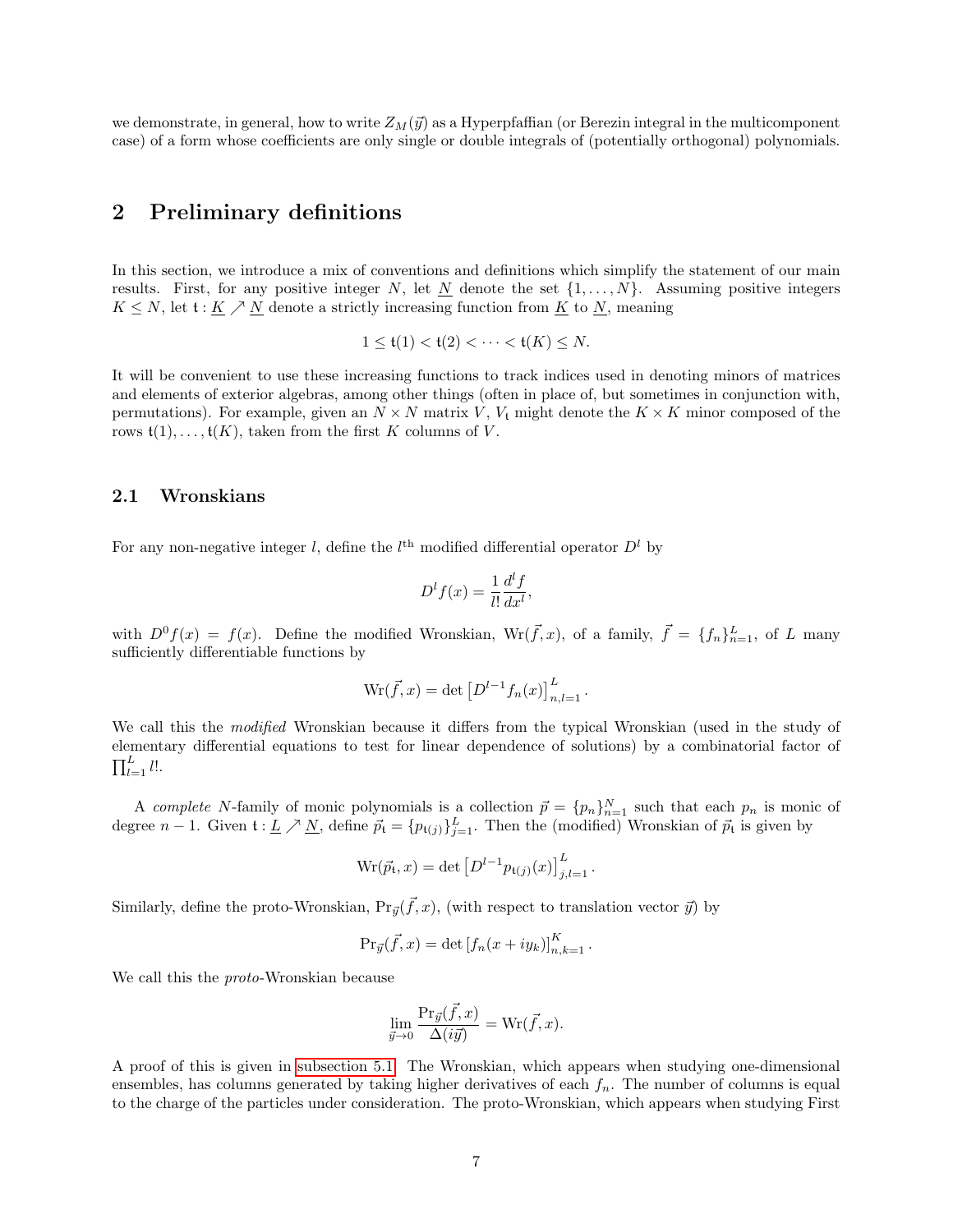Linear Constellation Ensembles, has columns generated by instead evaluating each  $f_n$  at different translations  $x + iy_k$ . The number of columns K is equal to the number of parallel lines under consideration.

In the case of the Monocharge Constellation Ensemble  $(L \neq 1)$ , it is necessary to conflate these two structures. To that end, for  $\vec{f} = \{f_m\}_{m=1}^{LK}$ , define

$$
\text{Wr} \otimes \Pr_{\vec{y}}(\vec{f}, x) = \det \left[ \left[ D^{l-1} f_{(n-1)L+j}(x + iy_k) \right]_{j,l=1}^L \right]_{n,k=1}^K.
$$

The first column of the associated matrix is LK many functions evaluated at  $x + iy_1$ . The second column is the first derivatives of those functions evaluated at the same  $x + iy_1$ , and so on until the first L many columns have been exhausted. The next L many columns are the same functions and derivatives evaluated at  $x + iy_2$ , and so on until all  $y_k$  have been exhausted. The resulting  $LK \times LK$  matrix will have  $L \times L$ Wronskian blocks evaluated at one of the K many  $x + iy_k$ . In [subsection 5.1,](#page-12-0) we will show

$$
\lim_{\vec{y}\to 0}\frac{\operatorname{Wr}\otimes\operatorname{Pr}_{\vec{y}}(\vec{f},x)}{\Delta(i\vec{y})^{L^2}}=\operatorname{Wr}(\vec{f},x).
$$

Suppose, for example,  $L = 3$ ,  $K = 2$ , and  $\vec{f} = \{x^{n-1}\}_{n=1}^6$  (which happens when there are 2 parallel lines of charge 3 particles). Then

$$
\text{Wr} \otimes \text{Pr}_{\vec{y}}(\vec{f},x) = \begin{bmatrix} 1 & 0 & 0 & 1 & 0 & 0 \\ x+iy_1 & 1 & 0 & x+iy_2 & 1 & 0 \\ (x+iy_1)^2 & 2(x+iy_1) & 1 & (x+iy_2)^2 & 2(x+iy_2) & 1 \\ (x+iy_1)^3 & 3(x+iy_1)^2 & 3(x+iy_1) & (x+iy_2)^3 & 3(x+iy_2)^2 & 3(x+iy_2) \\ (x+iy_1)^4 & 4(x+iy_1)^3 & 6(x+iy_1)^2 & (x+iy_2)^4 & 4(x+iy_2)^3 & 6(x+iy_2)^2 \\ (x+iy_1)^5 & 5(x+iy_1)^4 & 10(x+iy_1)^3 & (x+iy_2)^5 & 5(x+iy_2)^4 & 10(x+iy_2)^3 \end{bmatrix}.
$$

#### <span id="page-7-0"></span>2.2 The Berezin integral

Let  $\varepsilon_1,\ldots,\varepsilon_N$  be a basis for  $\mathbb{R}^N$ . For any injection  $\mathfrak{t}: \underline{K} \to \underline{N}$ , let  $\varepsilon_\mathfrak{t} \in \bigwedge^K (\mathbb{R}^N)$  denote

$$
\varepsilon_{\mathfrak{t}} = \varepsilon_{\mathfrak{t}(1)} \wedge \varepsilon_{\mathfrak{t}(2)} \wedge \cdots \wedge \varepsilon_{\mathfrak{t}(K)}.
$$

Then  $\{\varepsilon_\mathfrak{t} \mid \mathfrak{t} : \underline{K} \nearrow \underline{N}\}$  is a basis for  $\bigwedge^K(\mathbb{R}^N)$ . In particular,  $\bigwedge^N(\mathbb{R}^N)$  is a one-dimensional subspace we call the determinantal line, spanned by

$$
\varepsilon_{\text{vol}} = \varepsilon_{\text{id}} = \varepsilon_1 \wedge \varepsilon_2 \wedge \cdots \wedge \varepsilon_N,
$$

which we call the *volume form* (in  $\mathbb{R}^N$ ). For each  $0 < n \leq N$ , define  $\frac{\partial}{\partial \varepsilon_n} : \bigwedge^K (\mathbb{R}^N) \to \bigwedge^{K-1} (\mathbb{R}^N)$  on basis elements by

$$
\frac{\partial}{\partial \varepsilon_n} \varepsilon_{\mathfrak{t}} = \begin{cases}\n(-1)^k \varepsilon_{\mathfrak{t}(1)} \wedge \cdots \wedge \varepsilon_{\mathfrak{t}(k-1)} \wedge \varepsilon_{\mathfrak{t}(k+1)} \wedge \cdots \wedge \varepsilon_{\mathfrak{t}(K)} & \text{if } k = \mathfrak{t}^{-1}(n) \\
0 & \text{otherwise}\n\end{cases}
$$

,

.

and then extend linearly. If  $n \in \mathfrak{t}(\underline{K})$ , meaning  $\varepsilon_n$  appears as a factor in  $\varepsilon_t$ , then  $\frac{\partial \varepsilon_t}{\partial \varepsilon_n}$  is the result of permuting  $\varepsilon_n$  to the front and then removing it, picking up a sign associated with changing the order in which the basis elements occur. If  $\varepsilon_t$  does not have  $\varepsilon_n$  as a factor, then  $\frac{\partial \varepsilon_t}{\partial \varepsilon_n} = 0$ . Given an injection  $\mathfrak{s} : \underline{L} \to \underline{N}$ , we define the Berezin integral [\[3\]](#page-26-13) (with respect to  $\varepsilon_{\mathfrak{s}}$ ) as a linear operator  $\Lambda(\mathbb{R}^N) \to \Lambda(\mathbb{R}^N)$  given by

$$
\int \varepsilon_{\mathfrak{t}} d\varepsilon_{\mathfrak{s}} = \int \varepsilon_{\mathfrak{t}} d\varepsilon_{\mathfrak{s}(1)} d\varepsilon_{\mathfrak{s}(2)} \cdots d\varepsilon_{\mathfrak{s}(L)} = \frac{\partial}{\partial \varepsilon_{\mathfrak{s}(L)}} \cdots \frac{\partial}{\partial \varepsilon_{\mathfrak{s}(2)}} \frac{\partial}{\partial \varepsilon_{\mathfrak{s}(1)}} \varepsilon_{\mathfrak{t}}
$$

Our main results are stated in terms of Berezin integrals with respect to the volume form  $\varepsilon_{\text{vol}} \in \bigwedge^N (\mathbb{R}^N)$ . Note, if  $\varepsilon_t \in \bigwedge^K(\mathbb{R}^N)$  for any  $K \leq N$ , then

$$
\int \varepsilon_{\rm t} \, d\varepsilon_{\rm vol} = 0
$$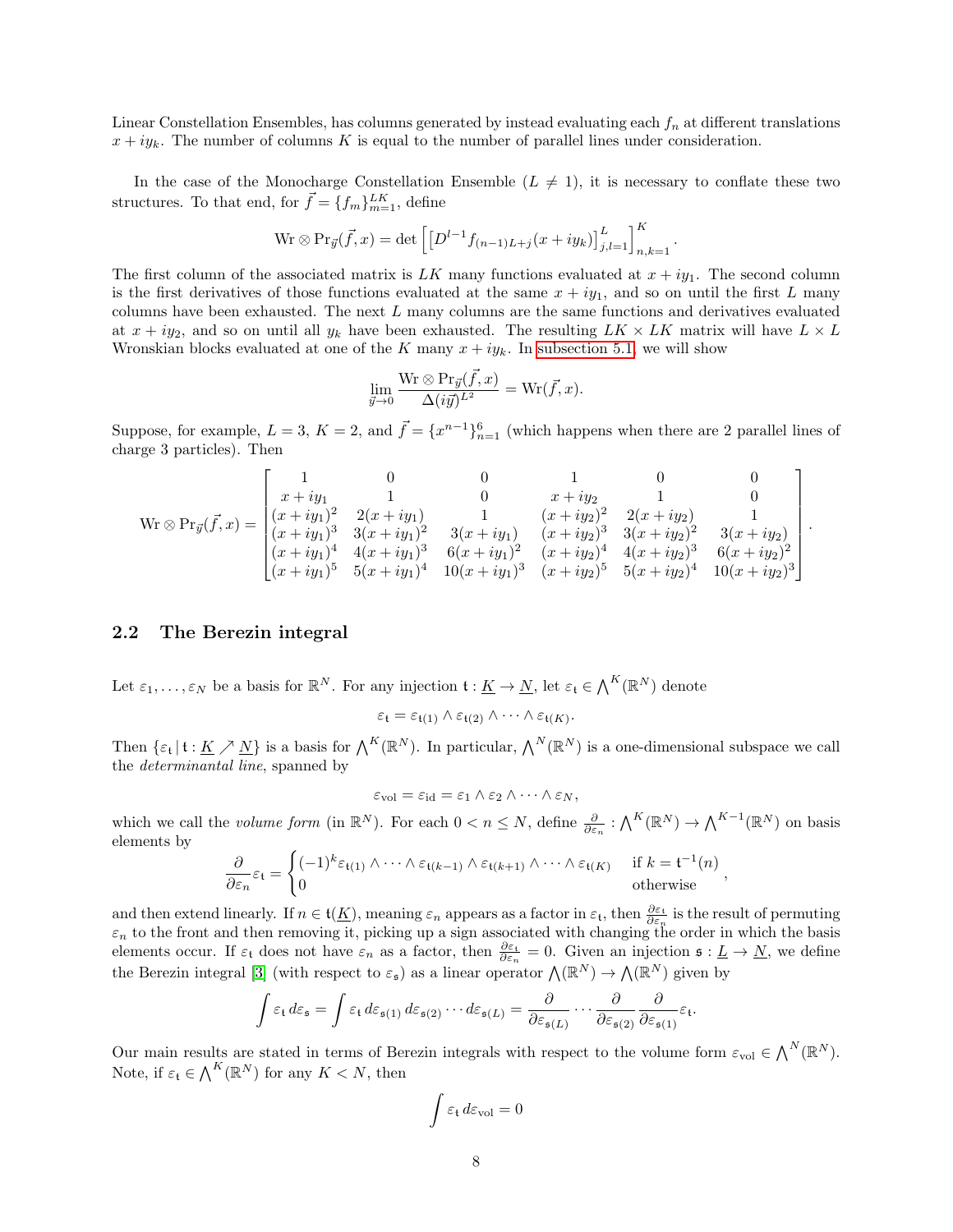because  $\varepsilon_t$  is missing some  $\varepsilon_k$  as a factor. Thus, the Berezin integral with respect to  $\varepsilon_{\text{vol}}$  is a projection operator  $\bigwedge(\mathbb{R}^N)\to\bigwedge^N(\mathbb{R}^N)\cong\mathbb{R}$ . In particular, if  $\sigma\in S_N$ , then

$$
\int \varepsilon_{\sigma} d\varepsilon_{\text{vol}} = \text{sgn}(\sigma).
$$

### 2.3 Exponentials of forms

For  $\omega \in \Lambda(\mathbb{R}^N)$  and positive integer m, we write

$$
\omega^{\wedge m} = \omega \wedge \cdots \wedge \omega,
$$

with  $\omega$  appearing as a factor m times. By convention,  $\omega^0 = 1$ . We then define the exponential

$$
\exp(\omega) = \sum_{m=0}^{\infty} \frac{\omega^{\wedge m}}{m!}.
$$

Moreover, suppose  $\omega = \omega_1 + \omega_2 + \cdots + \omega_J$  where each  $\omega_j \in \bigwedge^{L_j}(\mathbb{R}^N)$  and each  $L_j$  even, then (we say each  $\omega_j$  is a homogeneous even form of length  $L_j$  and) it is easily verified

$$
\exp(\omega) = \exp(\omega_1 + \cdots + \omega_J) = \exp(\omega_1) \wedge \cdots \wedge \exp(\omega_J).
$$

We get a homogeneous form in all cases but the Multicomponent Constellation Ensemble. In the homogeneous cases, exactly one summand in the exponential will live at the determinantal line. Assuming  $\omega \in \bigwedge^{K}(\mathbb{R}^{N})$  with  $KM = N$ , we get

$$
\int \exp(\omega) \, d\varepsilon_{\text{vol}} = \int \sum_{m=0}^{\infty} \frac{\omega^{\wedge m}}{m!} \, d\varepsilon_{\text{vol}} = \int \frac{\omega^{\wedge M}}{M!} \, d\varepsilon_{\text{vol}} = \text{PF}(\omega),
$$

where PF( $\omega$ ) is the *Hyperpfaffian* of  $\omega$ , the real number coefficient on  $\varepsilon_{\text{vol}}$  in  $\frac{\omega^{^{\wedge M}}}{M!}$  $\frac{m}{M!}$ . Thus, this Berezin integral is the appropriate generalization of the Hyperpfaffian. To avoid confusing this Berezin integral with other integrals which appear in our computations, we will write

$$
BE_{\text{vol}}(\omega) = \int \exp(\omega) \, d\varepsilon_{\text{vol}},
$$

where the subscript on the left hand side indicates which form we are integrating with respect to.

The partition function of a one-dimensional ensemble with a single species has been shown to have a Hyperpfaffian expression (for certain  $\beta$ ) [\[15\]](#page-26-11). More generally, we showed (Wolff and Wells 2021) the partition function of a one-dimensional ensemble with multiple species can be expressed as the Berezin integral of an exponential. Using the same methods, we obtain a Berezin integral expression for the partition function of all Constellation Ensembles. In the case of Homogeneous Constellation Ensembles, we additionally get a Hyperpfaffian expression.

### <span id="page-8-0"></span>3 Generalized de Bruijn identities

Let  $N = L_1 + \cdots + L_J$ . Define  $K_j = \sum_{k=1}^j L_k$ . Let  $A(\vec{x})$  be an  $N \times N$  matrix whose entries are single variable integrable functions of variables  $\vec{x} = (x_1, \ldots, x_J)$ . Explicitly, the first  $L_1$  many columns are functions of  $x_1$ ,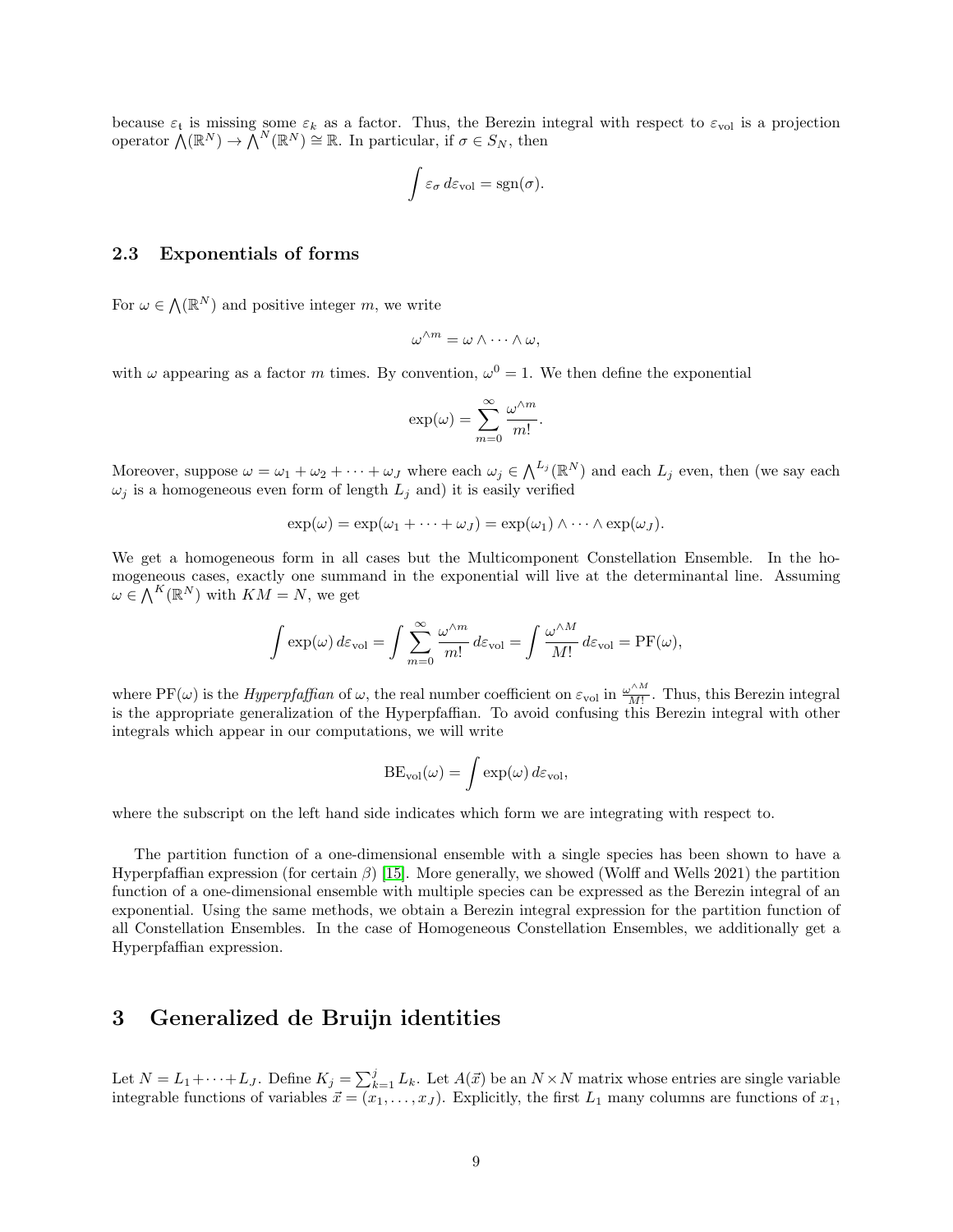the second  $L_2$  many columns are functions of  $x_2$ , and so on up through  $x_j$ . For  $\mathfrak{t}: L_j \nearrow \underline{N}$ , let  $A_{\mathfrak{t}}(x_j)$ denote the  $L_j \times L_j$  minor of  $A(\vec{x})$  given by

$$
A_{\mathfrak{t}}(x_j) = \left[A(\vec{x})_{\mathfrak{t}(l),n+K_{j-1}}\right]_{l,n=1}^{L_j},
$$

equivalently obtained from  $A(\vec{x})$  by taking the rows  $\mathfrak{t}(1), \ldots, \mathfrak{t}(L_j)$  from the  $L_j$  many columns in the same variable  $x_j$ . Define

$$
\gamma_j^A = \sum_{\mathfrak{t}: \underline{L_j} \nearrow \underline{N}} \int_{\mathbb{R}} \det A_{\mathfrak{t}}(x_j) \, dx_j \, \varepsilon_{\mathfrak{t}},
$$

and define

$$
\eta_{j,k}^A = \sum_{\mathfrak{t}: \underline{L_j} \nearrow \underline{N}} \sum_{\mathfrak{s}: \underline{L_k} \nearrow \underline{N}} \int \int_{x_j < x_k} \det A_{\mathfrak{t}}(x_j) \cdot \det A_{\mathfrak{s}}(x_k) \, dx_j \, dx_k \, \varepsilon_{\mathfrak{t}} \wedge \varepsilon_{\mathfrak{s}}.
$$

Then the relevant results of our previous volume can be summarized in this theorem.

<span id="page-9-0"></span>**Theorem 3.1.** Suppose the first r many  $L_j$  are even, then

$$
\int_{-\infty < x_1 < ... < x_J < \infty} \det A(\vec{x}) dx_1 \cdots dx_J = \int \omega d\varepsilon_{\text{vol}},
$$

where  $\omega$  is defined as follows:

1. If  $N$  is even, then

$$
\omega = \frac{1}{(r + \frac{J - r}{2})!} \bigwedge_{j=1}^{r} \gamma_j^A \wedge \bigwedge_{m=1}^{(J - r)/2} \eta_{r+2m-1, r+2m}^A.
$$

2. If N is odd, then

$$
\omega = \frac{1}{(r+1+\frac{J-r-1}{2})!} \bigwedge_{j=1}^r \gamma_j^A \wedge \bigwedge_{m=1}^{(J-r-1)/2} \eta_{r+2m-1,r+2m}^A \wedge \gamma_j^A.
$$

Note, we require even forms (possibly either  $\gamma_j^A$  or  $\eta_{j,k}^A$ ) so they commute. For  $1 \leq j \leq r$ ,  $L_j$  is even, and  $\gamma_j^A$  is an even  $L_j$ -form. For the  $L_j$  which are odd,  $\eta_{j,k}^A$  combines minors of odd  $L_j \times L_j$  dimensions with minors of odd  $L_k \times L_k$  dimensions to produce an even  $(L_j + L_k)$ -form. In case 1, the requirement that N be even means there are an even number of odd  $L_j$  to be paired down into  $(J - r)/2$  pairs. In case 2, there are an odd number of odd  $L_j$ , so  $\gamma^A_J$  remains as an odd  $L_J$ -form. Though this extra  $\gamma^A_J$  is an odd form, it commutes with all the even forms.

In our applications, it is necessary to extend the  $\varepsilon_j$  basis for  $\mathbb{R}^N$  to a basis for  $\mathbb{R}^{N+k}$  and extend the odd  $\gamma_J^A$  form by these new basis vectors to create another even form. In general, we can write

$$
\varepsilon_{\text{vol}_k} = \varepsilon_{\text{vol}} \wedge \xi_k = \varepsilon_{\text{vol}} \wedge \varepsilon_{N+1} \wedge \varepsilon_{N+2} \wedge \cdots \wedge \varepsilon_{N+k}.
$$

Then for any  $\omega \in \Lambda(\mathbb{R}^N) \leq \Lambda(\mathbb{R}^{N+k})$ , we have

$$
\int \omega \, d\varepsilon_{\text{vol}} = \int \omega \wedge \varepsilon_{N+1} \wedge \cdots \wedge \varepsilon_{N+k} \, d\varepsilon_{\text{vol}} \, d\varepsilon_{N+1} \cdots d\varepsilon_{N+k} = \int \omega \wedge \xi_k \, d\varepsilon_{\text{vol}_k}.
$$

Thus, we can embed any Berezin integral computation in a higher dimension if desired.

Recall, we assume the functions which make up  $A(\vec{x})$  are suitably integrable so that all integrals which appear in  $\gamma_j^A$  and  $\eta_{j,k}^A$  are finite. However, we do not assume any resemblance between the  $L_j$  many columns in  $x_j$  and the  $L_k$  many columns in  $x_k$ . Assuming some additional consistency, we obtain a Hyperpfaffian analogue of the de Bruijn integral identities.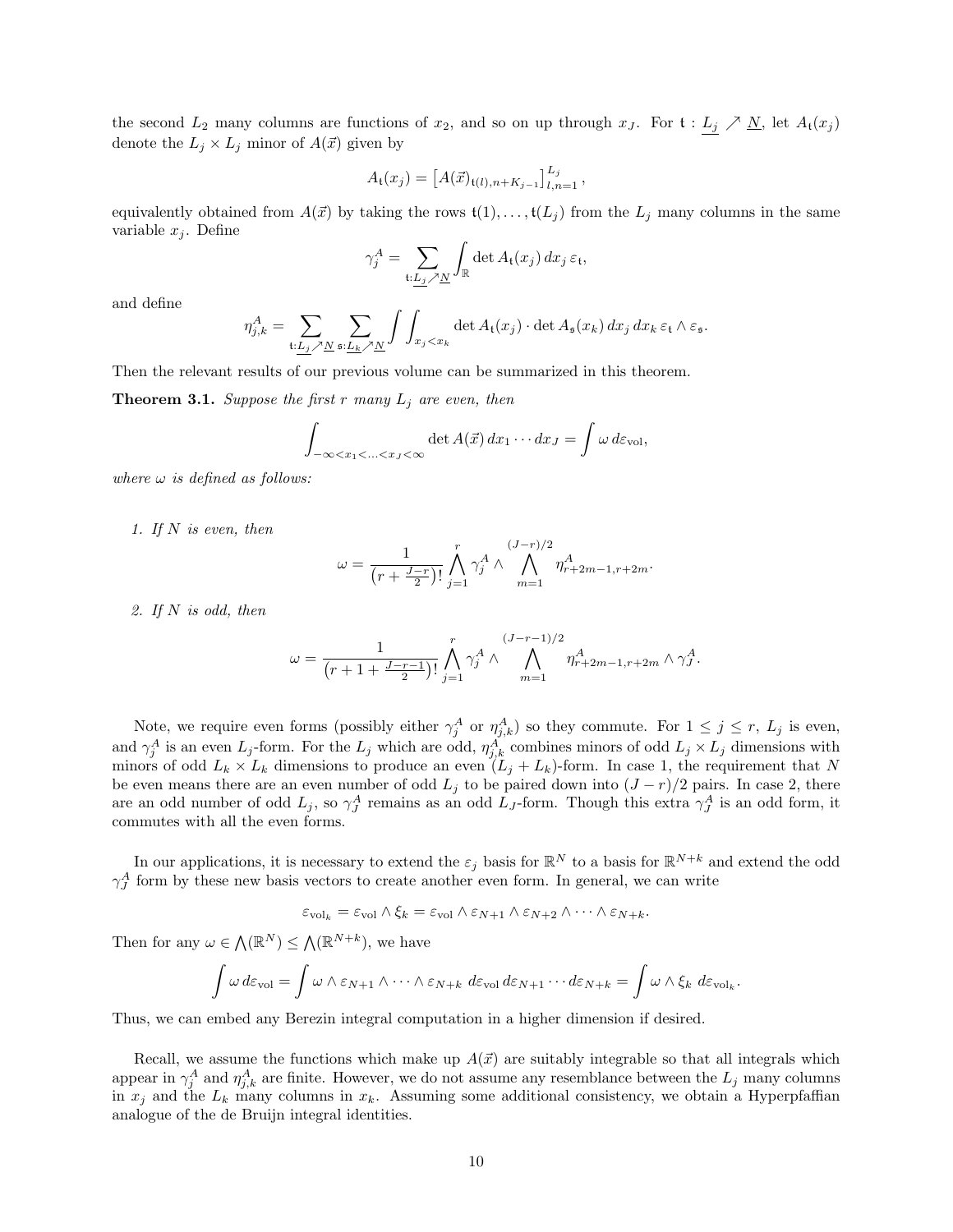**Corollary.** Let  $\xi_k = \varepsilon_{N+1} \wedge \varepsilon_{N+2} \wedge \cdots \wedge \varepsilon_{N+k}$ . Suppose  $L_1 = \cdots = L_J = L$ . Under the additional assumption that  $\gamma_j^A = \gamma$  for all j, and  $\eta_{j,k}^A = \eta$  for all j,k (typically because the entries of  $A(\vec{x})$  in one variable  $x_j$  are the same as the entries in any other variable  $x_k$ ),

$$
\int_{-\infty < x_1 < ... < x_J < \infty} \det A(\vec{x}) dx_1 \cdots dx_J = \text{BE}_{\text{vol}_k}(\omega) = \text{PF}(\omega),
$$

where  $\omega$  and k depend on M and L.

- 1. If L is even, then  $\omega = \gamma$  and  $BE_{vol_k} = BE_{vol}$ .
- 2. If L is odd and M is even, then  $\omega = \eta$  and  $BE_{\text{vol}_k} = BE_{\text{vol}}$ .
- 3. If L is odd and M is odd, then  $\omega = \eta + \gamma \wedge \xi_L$  and  $BE_{vol_k} = BE_{vol_L}$ .

Note, we extend  $\gamma$  by  $\xi_L$  instead of just  $\xi_1 = \varepsilon_{N+1}$  in case 3 only so that  $\gamma \wedge \xi_L$  is a 2L-form and therefore  $\omega$  is homogeneous. Every choice of k produces a different but equally valid Berezin integral expression. We obtain the (Pfaffian) de Bruijn integral identities for classical  $\beta = 1$  and  $\beta = 4$  when  $L = 1$  and  $L = 2$ , respectively.

## <span id="page-10-0"></span>4 Statement of Results

In all Constellation Ensembles,

$$
Z_M(\vec{y}) = \text{BE}_{\text{vol}}(\omega(\vec{y})),
$$

for some appropriately defined  $\omega(\vec{y})$ . Any time  $\omega(\vec{y})$  is homogeneous, we also get

$$
Z_M(\vec{y}) = \text{PF}(\omega(\vec{y})).
$$

Recall (from [subsection 1.3\)](#page-4-0), in the Monocharge Constellation Ensemble,  $L$  is the charge of each particle,  $K$ is the number of parallel lines, and M is the number of particles on each line. Let  $\vec{p}$  be a complete N-family of monic polynomials, where  $N = LKM$ . Define

$$
\gamma_L(\vec{y}) = \sum_{\mathfrak{t}: \underline{LK} \nearrow \underline{N}} \int_{\mathbb{R}} \text{Wr} \otimes \text{Pr}_{\vec{y}}(\vec{p}_{\mathfrak{t}}, x) \, d\mu(x) \, \varepsilon_{\mathfrak{t}},
$$

and define

$$
\eta_L(\vec{y}) = \sum_{\mathfrak{t}: \underline{LK} \nearrow \underline{N}} \sum_{\mathfrak{s}: \underline{LK} \nearrow \underline{N}} \int \int_{x_1 < x_2} \text{Wr} \otimes \text{Pr}_{\vec{y}}(\vec{p}_{\mathfrak{t}}, x_1) \cdot \text{Wr} \otimes \text{Pr}_{\vec{y}}(\vec{p}_{\mathfrak{s}}, x_2) \, d\mu(x_1) \, d\mu(x_2) \, \varepsilon_{\mathfrak{t}} \wedge \varepsilon_{\mathfrak{s}}.
$$

Provided we can write the Boltzmann factor integrand  $\Omega(\vec{x}, \vec{y})$  as a determinant of an  $N \times N$  matrix with univariate minors of the form  $Wr \otimes Pr_{\vec{y}}(\vec{p}_t, x)$ , Theorem [3.1](#page-9-0) immediately gives us the desired Hyperpfaffian expression for the partition function  $Z_M(\vec{y})$ .

<span id="page-10-1"></span>Theorem 4.1 (K-fold Monocharge Partition Function).

$$
Z_M(\vec{y}) = \text{PF}(\omega(\vec{y})),
$$

where  $\omega(\vec{y})$  is defined by:

1. If LK is even, then  $\omega(\vec{y}) = \gamma_L(\vec{y})$ .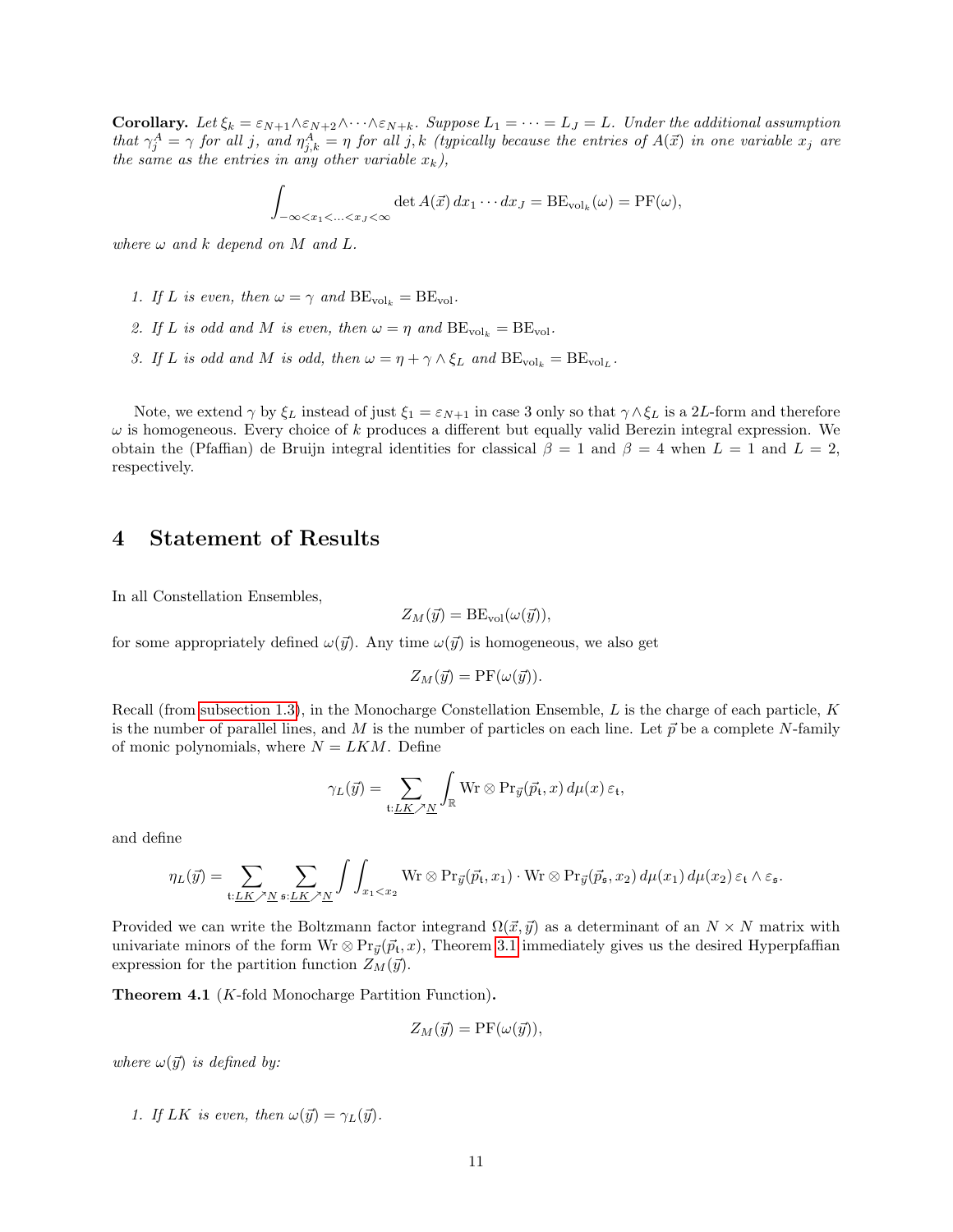- 2. If LK is odd, but M is even, then  $\omega(\vec{y}) = \eta_L(\vec{y})$ .
- 3. If LKM is odd, then  $\omega(\vec{y}) = \eta_L(\vec{y}) + \gamma_L(\vec{y}) \wedge \xi_{LK}$ .

As in the corollary to Theorem [3.1,](#page-9-0)  $\xi_{LK}$  upgrades  $\gamma_L(\vec{y})$  from an LK-form to a 2LK-form and makes  $\omega(\vec{y})$  homogeneous so that the Hyperpfaffian PF( $\omega(\vec{y})$ ) is well-defined. Alternatively,  $Z_M(\vec{y}) = BE_{vol}(\omega(\vec{y}))$ in cases 1 and 2, while  $Z_M(\vec{y}) = BE_{vol_{LK}}(\omega(\vec{y}))$  in case 3.

Recall also, the First Constellation Ensemble is the special case in which  $L = 1$ . In that case, the  $Wr \otimes Pr_{\vec{y}}(\vec{p}_t, x)$  minors are actually  $Pr_{\vec{y}}(\vec{p}_t, x)$ .

**Corollary** (K-fold First Constellation Partition Function). When  $L = 1$ , the partition function  $Z_M(\vec{y})$  is given as in Theorem [4.1](#page-10-1) with the following modifications to  $\gamma_1(\vec{y})$  and  $\eta_1(\vec{y})$ :

$$
\gamma_1(\vec{y}) = \sum_{\mathfrak{t}: K \nearrow N} \int_{\mathbb{R}} \operatorname{Pr}_{\vec{y}}(\vec{p}_{\mathfrak{t}}, x) d\mu(x) \, \varepsilon_{\mathfrak{t}},
$$

and

$$
\eta_1(\vec{y}) = \sum_{\mathfrak{t}: \underline{K} \nearrow \underline{N}} \sum_{\mathfrak{s}: \underline{K} \nearrow \underline{N}} \int \int_{x_1 < x_2} \Pr_{\vec{y}}(\vec{p}_{\mathfrak{t}}, x_1) \cdot \Pr_{\vec{y}}(\vec{p}_{\mathfrak{s}}, x_2) \, d\mu(x_1) \, d\mu(x_2) \, \varepsilon_{\mathfrak{t}} \wedge \varepsilon_{\mathfrak{s}}.
$$

Alternatively, any one-dimensional ensemble with a single species is a special case of a constellation ensemble in which  $K = 1$  (meaning only one line). Theorem [4.1](#page-10-1) agrees with Sinclair's Hyperpfaffian and Berezin integral expressions for the partition functions of  $\beta$ -ensembles and one-dimensional multicomponent log-gases. In particular, our Wr  $\otimes Pr_{\vec{y}}(\vec{p}_t, x)$  minors become his Wr $(\vec{p}_t, x)$  minors when  $K = 1$ .

To prove Theorem [4.1](#page-10-1) (and its analogues which appear in subsections [6.1,](#page-15-0) [8.5,](#page-21-0) and [9.1\)](#page-23-0), we need to write the Boltzmann factor integrand  $\Omega(\vec{x}, \vec{y})$  as a determinant with the appropriate structure so that Theorem [3.1](#page-9-0) can be applied. We demonstrate this in the next section.

### <span id="page-11-0"></span>5 Confluent determinants

Fix  $\vec{L} = (L_1, \ldots, L_M) \in (Z_{>0})^M$ , and let  $N = \sum_{m=1}^M L_m$ . Let  $\vec{f} = \{f_n\}_{n=1}^N$  be a family (not necessarily complete) of  $\max(L_1, \ldots, L_M) - 1$  times differentiable functions. Define the confluent alternant (with respect to shape  $\vec{L}$  ) to be the  $N \times N$  matrix

$$
V_{\vec{f}}^{\vec{L}}(\vec{x}) = \begin{bmatrix} V_{\vec{f}}^{L_1}(x_1) & V_{\vec{f}}^{L_2}(x_2) & \cdots & V_{\vec{f}}^{L_M}(x_M) \end{bmatrix},
$$

where each  $V_{\vec{f}}^{L_m}(x_m)$  is an  $N \times L_m$  matrix defined by

$$
V_{\vec{f}}^{L_m}(x_m) = \left[D^{l-1}f_n(x_m)\right]_{n,l=1}^{N,L_m}.
$$

Then each variable  $x_m$  appears in  $L_m$  many consecutive columns, generated from  $\bar{f}$  by taking derivatives. Note, any increasing function  $\mathfrak{t}: L_m \nearrow \underline{N}$  defines an  $L_m \times L_m$  minor with Wronskian determinant corresponding to the polynomials  $\vec{f}_t = \{f_{t(l)}\}_{l=1}^{L_m}$ . Explicitly,

$$
\det V_{\vec{f},\mathfrak{t}}^{L_m}(x_m) = \mathrm{Wr}(\vec{f}_{\mathfrak{t}}, x_m).
$$

Let  $\vec{g} = \{x^{n-1}\}_{n=1}^N$ . If  $\vec{p}$  is any complete N-family of monic polynomials, then

$$
\det V^{\vec{L}}_{\vec{g}}(\vec{x}) = \det V^{\vec{L}}_{\vec{p}}(\vec{x})
$$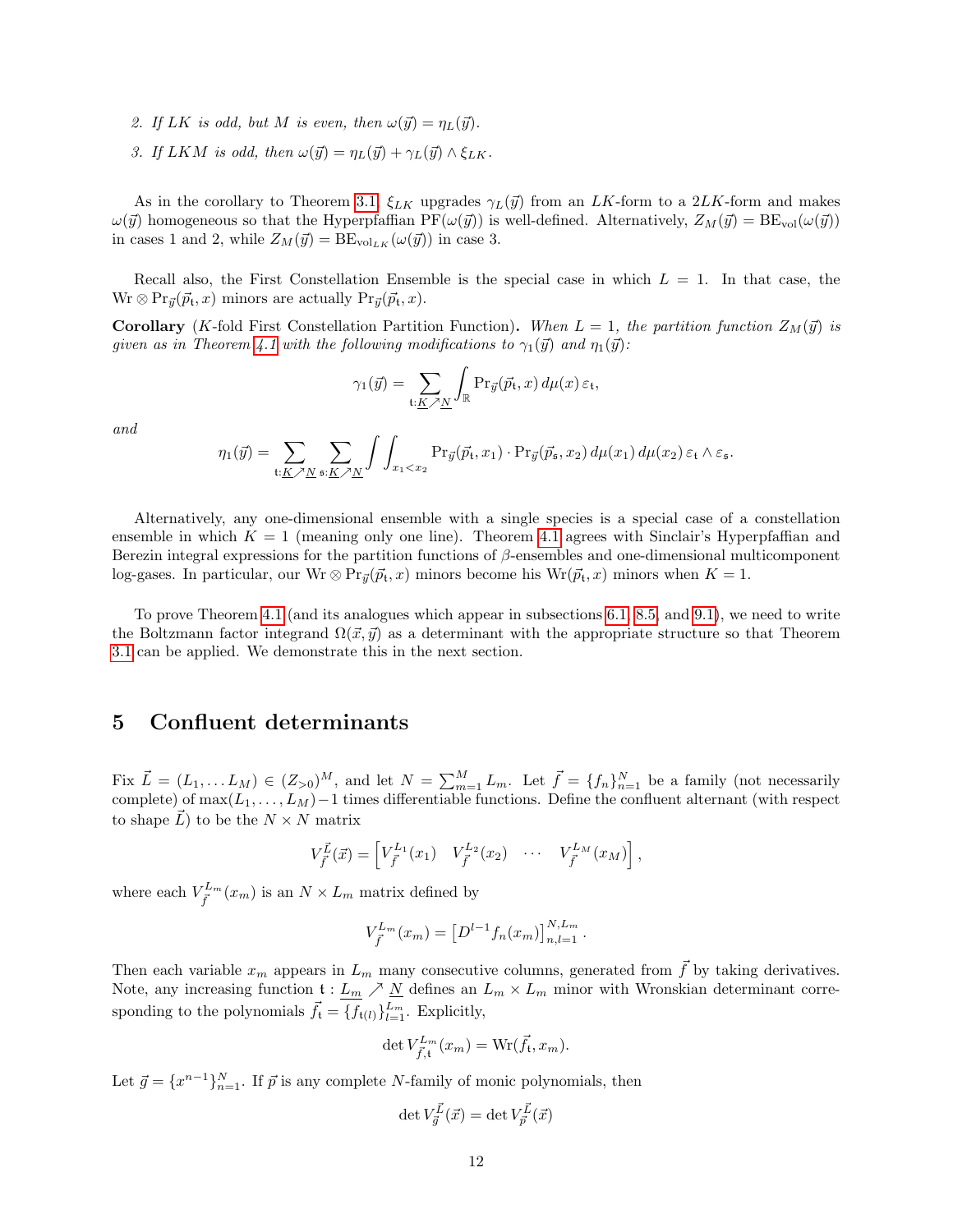because  $V_{\vec{p}}^{\vec{L}}(\vec{x})$  can be obtained from  $V_{\vec{q}}^{\vec{L}}(\vec{x})$  by performing elementary column operations. This is only because the  $p_j$  are assumed to be monic, and  $\vec{p}$  is complete, containing a  $p_j$  of each degree. We call  $V_{\vec{g}}^{\vec{L}}(\vec{x})$ the confluent Vandermonde matrix (with respect to shape  $\vec{L}$ , in variables  $\vec{x}$ ). We omit the  $\vec{f}$  subscript when it is clear from context which family of functions is being used.

If all  $L_m$  are the same L, we write  $V^L(\vec{x})$  for what we call the  $L^{\text{th}}$  confluent Vandermonde matrix (in variables  $\vec{x}$ ). Observe, the 1<sup>st</sup> confluent Vandermonde matrix is the ordinary Vandermonde matrix (in M many variables) whose determinant is

$$
\Delta(\vec{x}) = \det V_{\vec{g}}^1(\vec{x}) = \prod_{1 \le n < m \le M} (x_m - x_n).
$$

More generally, it is known [\[12\]](#page-26-14)

$$
\det V_{\vec{p}}^{\vec{L}}(\vec{x}) = \prod_{1 \le n < m \le M} (x_m - x_n)^{L_m L_n}
$$

for any complete  $N$ -family of monic polynomials  $\vec{p}$ . In particular,

$$
\det V_{\vec{p}}^L(\vec{x}) = \prod_{1 \le n < m \le M} (x_m - x_n)^{L^2} = \Delta(\vec{x})^{L^2}.
$$

In the previous, more general case, we will write  $\Delta^{\vec{L}}(\vec{x}) = \det V_{\vec{p}}^{\vec{L}}(\vec{x})$  to denote the confluent Vandermonde determinant with different exponents  $L_m L_n$  on each difference  $x_m - x_n$ .

As an example, consider  $\vec{L} = (2, 3, 1)$  and  $\vec{g} = \{x^{n-1}\}_{n=1}^N$ . For simplicity, we will use the variables  $\vec{x} = (a, b, c)$ . Then the three columns corresponding to b are

$$
V^{3}(b) = \begin{bmatrix} 1 & 0 & 0 \\ b & 1 & 0 \\ b^{2} & 2b & 1 \\ b^{3} & 3b^{2} & 3b \\ b^{4} & 4b^{3} & 6b^{2} \\ b^{5} & 5b^{4} & 10b^{3} \\ b^{6} & 6b^{5} & 15b^{4} \end{bmatrix}.
$$

In the third column, we have not just the second derivative but also a denominator of 2!. One consequence of these l! denominators in  $D^{l-1}$  is that we get 1's on the top diagonal. Together, the full 6 × 6 confluent Vandermonde matrix is

$$
V^{\vec{L}}(\vec{x}) = \begin{bmatrix} 1 & 0 & 1 & 0 & 0 & 1 \\ a & 1 & b & 1 & 0 & c \\ a^2 & 2a & b^2 & 2b & 1 & c^2 \\ a^3 & 3a^2 & b^3 & 3b^2 & 3b & c^3 \\ a^4 & 4a^3 & b^4 & 4b^3 & 6b^2 & c^4 \\ a^5 & 5a^4 & b^5 & 5b^4 & 10b^3 & c^5 \\ a^6 & 6a^5 & b^6 & 6b^5 & 15b^4 & c^6 \end{bmatrix}.
$$

### <span id="page-12-0"></span>5.1 Proto-confluence

For completeness, we will give a proof of the confluent Vandermonde determinant identity. This proof uses the following lemma: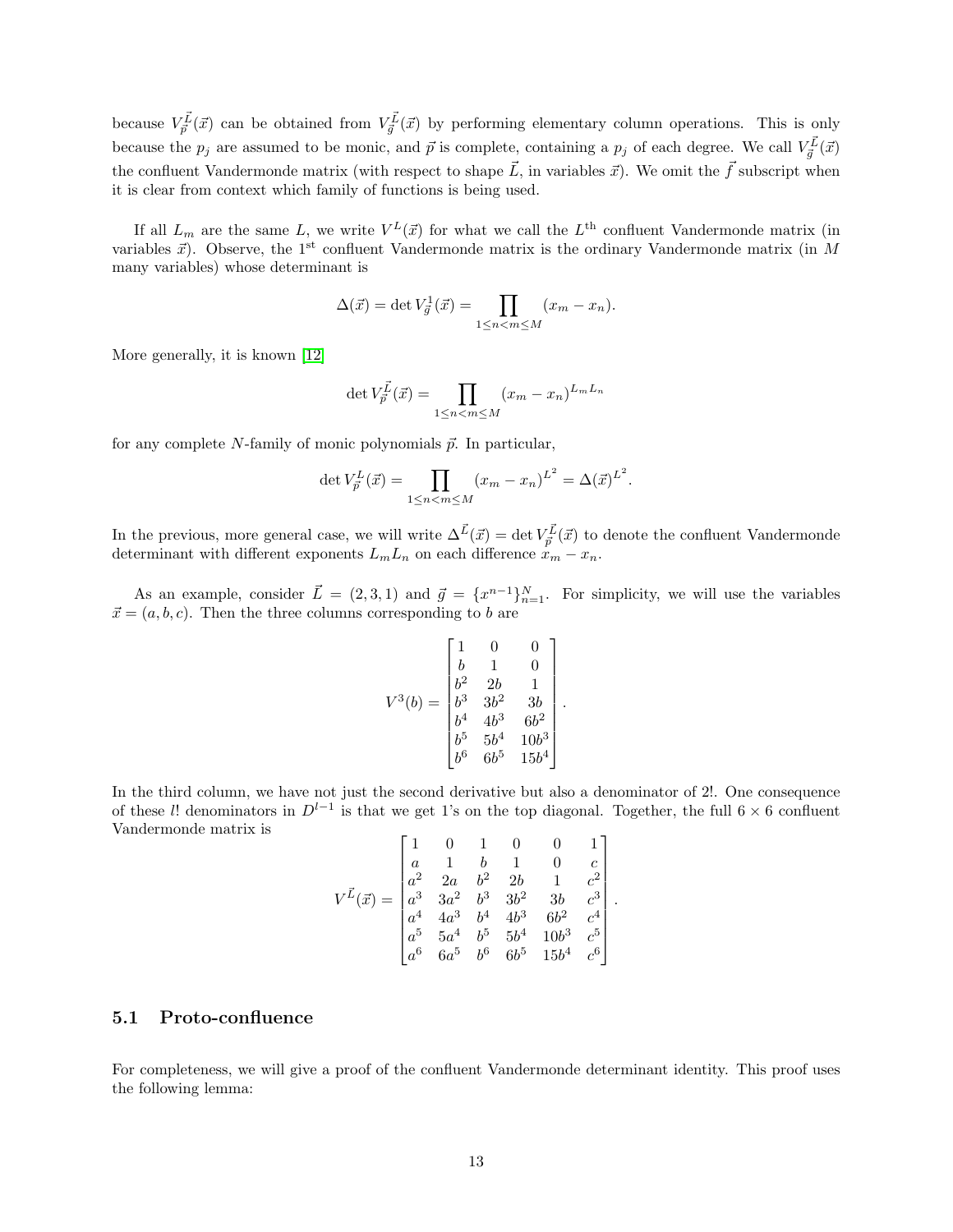<span id="page-13-0"></span>**Lemma 5.1.** Suppose f is an n times differentiable function, and let  $\nabla_h^n[f](x)$  be the n-step finite forward difference formula for f at x defined by

$$
\nabla_h^n[f](x) = \sum_{k=0}^n (-1)^k \binom{n}{k} f(x + (n-k)h).
$$

Then

$$
\lim_{h \to 0} \frac{\nabla_h^n[f](x)}{h^n} = f^{(n)}(x).
$$

To prove this, it is straightforward to show by induction on  $n$ ,

$$
\nabla_h^{n+1}[f](x) = \nabla_h^n[f](x+h) - \nabla_h^n[f](x),
$$

and then show

$$
\lim_{h \to 0} \frac{\nabla_h^n[f](x+h) - \nabla_h^n[f](x)}{h^{n+1}} = f^{(n+1)}(x).
$$

Note, this also holds for f holomorphic with  $x, h \in \mathbb{C}$ .

Next, let  $\vec{x} \in \mathbb{R}^M$ , and define  $\mathbf{x} = (\mathbf{x}^1, \mathbf{x}^2, \dots, \mathbf{x}^M) \in \mathbb{R}^N$  by

$$
\mathbf{x}^m = (x_m, x_m + h, x_m + 2h, \dots, x_m + (L_m - 1)h) \in \mathbb{R}^{L_m}.
$$

Define

$$
B_{\vec{f}}^{\vec{L}}(h) = \begin{bmatrix} B_{\vec{f}}^{L_1}(h) & B_{\vec{f}}^{L_2}(h) & \cdots & B_{\vec{f}}^{L_M}(h) \end{bmatrix},
$$

where each  $B_{\vec{f}}^{L_m}(h)$  is an  $N \times L_m$  matrix defined by

$$
B_{\vec{f}}^{L_m}(h) = \left[\frac{\nabla_h^l[f_n](x_m)}{h^{l-1}(l-1)!}\right]_{n,l=1}^{N,L_m}
$$

.

Note,  $\nabla_h^l[f_n](x_m)$  is a linear combination of  $f_n(x_m + (l-1)h)$  for  $1 \leq l \leq L_m$ . Thus, by taking linear combinations of columns,

$$
\det V_{\vec{f}}^1(\mathbf{x}) = C_M^{\vec{L}}(h) \cdot \det B_{\vec{f}}^{\vec{L}}(h),
$$

where

$$
C_M^{\vec{L}}(h) = \prod_{m=1}^M \left[ h^{(L_m)} \prod_{l=1}^{L_m} (l-1)! \right] = \prod_{m=1}^M \Delta(h\underline{L_m}).
$$

By Lemma [5.1](#page-13-0) (acting on each entry in  $B_{\vec{f}}^{\vec{L}}(h)$ ), we have

$$
\det V_{\vec{f}}^{\vec{L}}(\vec{x}) = \lim_{h \to 0} \det B_{\vec{f}}^{\vec{L}}(h) = \lim_{h \to 0} \frac{\det V_{\vec{f}}^1(\vec{x})}{C_M^{\vec{L}}(h)}.
$$

In particular, if  $\vec{p}$  is a complete N-family of monic polynomials, then

$$
\det V_{\vec{p}}^{\vec{L}}(\vec{x}) = \lim_{h \to 0} \frac{\det V_{\vec{p}}^{\vec{L}}(\mathbf{x})}{C_M^{\vec{L}}(h)}
$$
  
\n
$$
= \lim_{h \to 0} \frac{\left[\prod_{1 \le n < m \le M} \left(\prod_{l=1}^{L_m - 1} \prod_{k=1}^{L_n - 1} (x_m - x_n + (l - k)h)\right)\right] \left[\prod_{m=1}^{M} \left(\prod_{l=1}^{L_m - 1} \prod_{k=1}^{L_m - 1} (l - k)h\right)\right]}{\prod_{k=1}^{M} \left[h^{L_m}\right] \prod_{l=1}^{L_m} (l - 1)! \right]}
$$
  
\n
$$
= \prod_{1 \le n < m \le M} (x_m - x_n)^{L_m L_n}
$$
  
\n
$$
= \Delta^{\vec{L}}(\vec{x}).
$$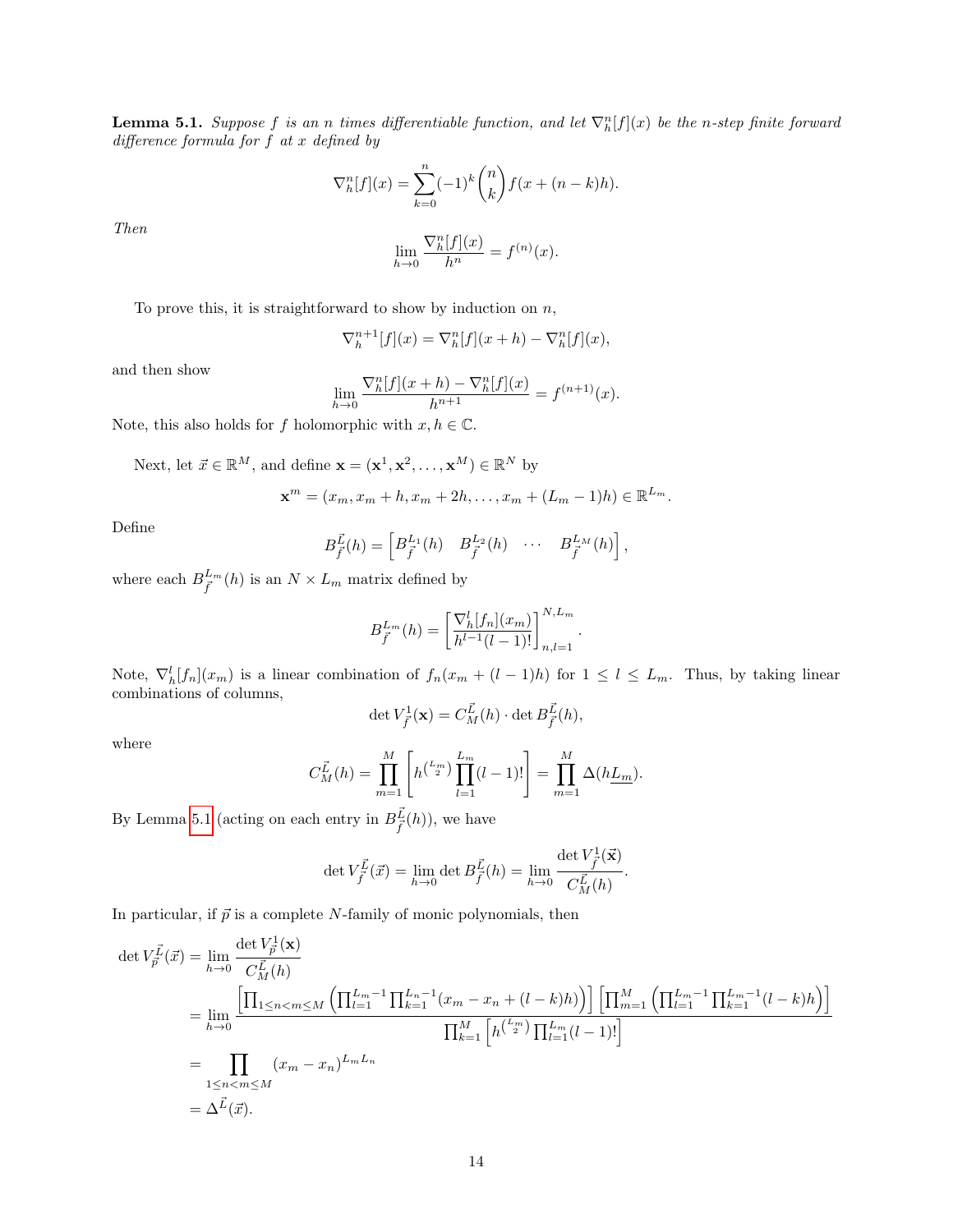Because  $V_f^1(\mathbf{x})$ , an ordinary alternant evaluated at the translated variables  $\mathbf{x}$ , gives the confluent alternant (with respect to shape  $\vec{L}$ ) in the limit, we can call  $V^1_{\vec{f}}(\mathbf{x})$  a proto-confluent alternant (with respect to a translation vector  $\vec{y}$  in the variables  $\vec{x}$ .

### <span id="page-14-1"></span>5.2 Proof of Theorem [4.1](#page-10-1)

In [section 5,](#page-11-0) we noted a confluent alternant has Wronskian minors. Similarly, a proto-confluent alternant has proto-Wronskian minors. Moreover, mixing these structures by feeding a translated x into an already confluent alternant produces the minors at the end of [subsection 2.1.](#page-6-0) Explicitly, for  $\mathfrak{t}: L_mK \nearrow N$ ,

$$
\det V_{\mathfrak{t}}^{L_m}(x_m) = \mathrm{Wr} \otimes \mathrm{Pr}_{\vec{y}}(\vec{f}_{\mathfrak{t}}, x_m)
$$

is an  $L_m K \times L_m K$  minor of  $V^{\vec{L}}(\mathbf{x})$  in the single variable  $x_m$ .

Define  $H^L(\mathbf{x})$  from  $V^L(\mathbf{x})$  by multiplying each entry by the appropriate  $(-i)^{L(K-1)/2}e^{-U(x_m)}$ , the  $LK^{\text{th}}$ root of the Radon-Nikodym derivative of  $\mu$ . Note, there are LK many columns for each variable  $x_m$ , so this multiplies the determinant by the  $LK^{\text{th}}$  power of the additional factors. Using the confluent Vandermonde determinant identity,

$$
\det H^{L}(\mathbf{x}) dx_1 \cdots dx_m = \Delta(\mathbf{x})^{L^2} d\mu(x_1) \cdots d\mu(x_m) = \Omega(\vec{x}, \vec{y}) dx_1 \cdots dx_m.
$$

Thus, we have shown the joint probability density function  $\Omega(\vec{x}, \vec{y})$  to be the determinant of a matrix with the appropriate minors which appear in [section 4,](#page-10-0) completing the proof of Theorem [4.1.](#page-10-1)

### <span id="page-14-0"></span>6 Homogeneous constellation ensembles

Let  $\vec{L} \in (\mathbb{Z}_{>0})^K$  be a vector of positive integers which we will call the *charge vector* of the system. Modify the setup in [subsection 1.3](#page-4-0) by changing the charge of each  $x_m + iy_k$  particle from L to  $L_k$ . Then the M many particles on each line  $\mathbb{R} + iy_k$  all have the same charge  $L_k$ . The contribution of energy to the system by a charge  $L_k$  particle at location  $x_m + iy_k$  and a charge  $L_j$  particle at location  $x_n + iy_j$  is given by  $-L_kL_j \log |(x_m + iy_k) - (x_n + iy_j)|$ . Assuming without loss of generality  $\beta = 1$ , the total potential energy of this new system is given by

$$
E(\vec{x}, \vec{y}) = \sum_{k=1}^{K} \sum_{m=1}^{M} L_k U(x_m) - \sum_{k=1}^{K} \sum_{n < m}^{M} L_k^2 \log(x_m - x_n) - M \sum_{j < k}^{K} L_j L_k \log |i(y_k - y_j)|
$$
  
- 
$$
\sum_{j < k}^{K} \sum_{n < m}^{M} L_j L_k \log ((x_m - x_n)^2 + (y_k - y_j)^2).
$$

Let  $\mathbf{L} = (\vec{L}, \dots, \vec{L}) \in (\mathbb{Z}_{>0})^{KM}$ , let  $R_1 = \sum_{k=1}^{K} L_k$ , and let  $R_2 = \sum_{j < k}^{K} L_j L_k$ . With this setup, the relative density of states (corresponding to varying location vectors  $\vec{x}$  and translation vectors  $\vec{y}$ ) is given by the Boltzmann factor

$$
\Omega(\vec{x},\vec{y}) = \exp(-E(\vec{x},\vec{y})) = \left|\Delta^{\mathbf{L}}(\mathbf{x})\right| \prod_{m=1}^{M} e^{-R_1 U(x_m)} = \Delta^{\mathbf{L}}(\mathbf{x}) \prod_{m=1}^{M} (-i)^{R_2} e^{-R_1 U(x_m)} = \det H^{\mathbf{L}}(\mathbf{x}).
$$

Recall,  $H<sup>L</sup>(x)$  was defined from  $V<sup>L</sup>(x)$  (in [subsection 5.2\)](#page-14-1) by multiplying the entries by the Radon-Nikodym derivative of  $\mu$ , divided evenly over the columns. In this case, we define  $d\mu(x) = (-i)^{R_2} e^{-R_1 U(x)} dx$ . Thus, with another determinantal Boltzmann factor, we can already apply Theorem [3.1](#page-9-0) to  $A(\vec{x}) = H^L(\mathbf{x})$ .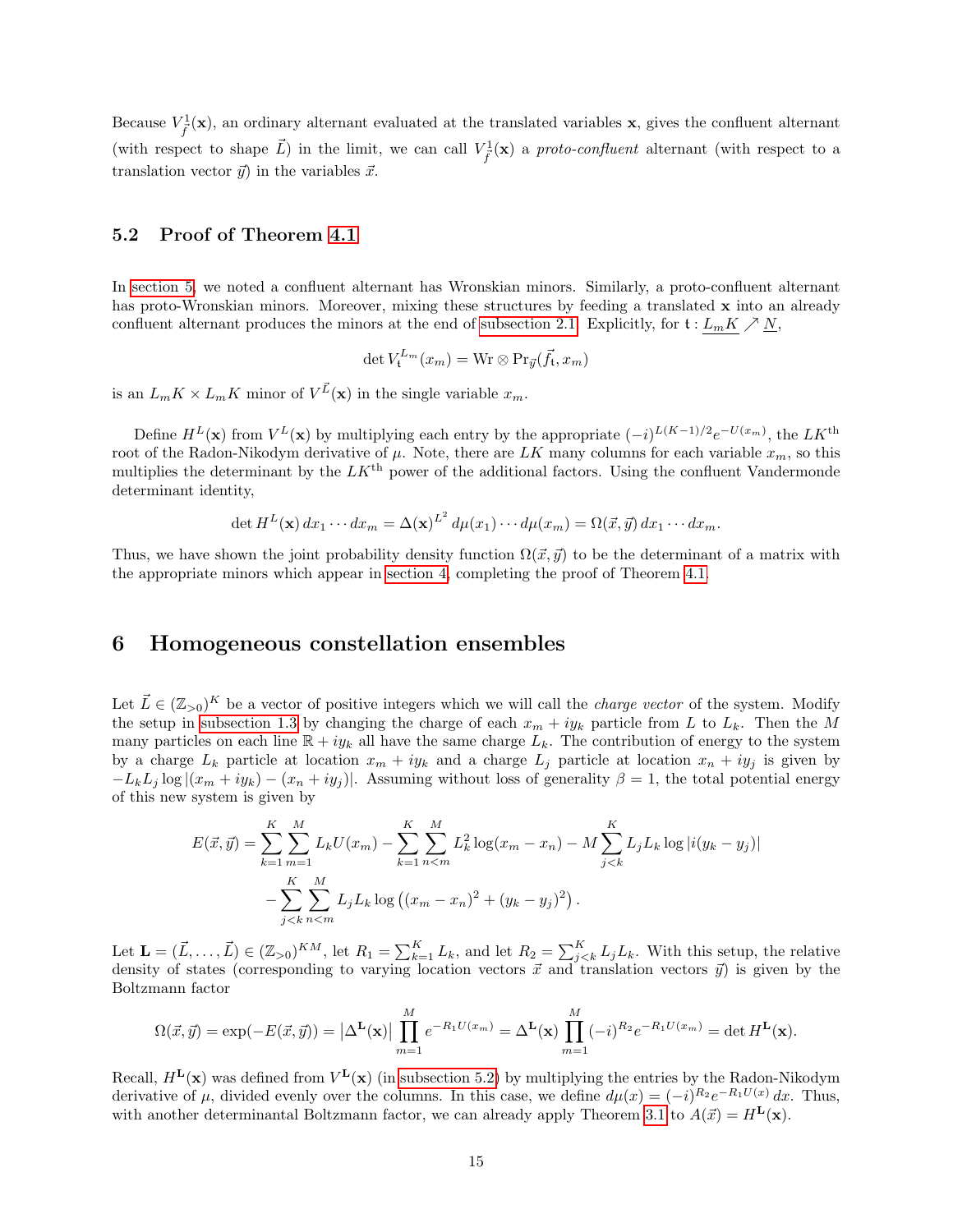#### <span id="page-15-0"></span>6.1 Homogeneous partition functions

Recall,  $H^{\mathbf{L}}(\mathbf{x})$  (which corresponds to shape  $\mathbf{L} = (\vec{L}, \dots, \vec{L})$ ) is the matrix which has  $L_1$  many columns of derivatives evaluated at  $x_1 + iy_1$ ,  $L_2$  many columns of derivatives evaluated at  $x_1 + iy_2$ , and then so on up through  $L_K$  many columns of derivatives evaluated at  $x_1 + iy_K$ , starting over at  $L_1$  many columns for  $x_2 + iy_1$ . In general, there are  $L_k$  many columns for  $x_m + iy_k$ , and the total  $R_1 = \sum_{k=1}^{K} L_k$  many columns corresponding to  $x_m$  are consecutive. An  $R_1 \times R_1$  minor in  $x_m$  resembles Wr  $\otimes$  Pr $_{\vec{y}}(\vec{p}_t, x)$  (as in the Monocharge case) but has different numbers of derivatives for each  $y_k$ . Define

$$
\operatorname{Wr}^{\vec{L}} \otimes \operatorname{Pr}_{\vec{y}}(\vec{f},x) = \det \left[ \left[ D^{l-1} f_n(x+iy_k) \right]_{l=1}^{L_k} \right]_{n,k=1}^{R_1,K}
$$

.

The first column is  $R_1$  many functions evaluated at  $x+iy_1$ . The second column is the first derivatives of those functions evaluated at the same  $x+iy_1$ , and so on until the first  $L_1$  many columns have been exhausted. The next  $L_2$  many columns are  $L_2$  many derivatives of the same functions evaluated at  $x + iy_2$ , and so on until all  $y_k$  have been exhausted. The resulting  $R_1 \times R_1$  matrix will have  $L_k \times L_k$  Wronskian blocks evaluated at one of the K many  $x + iy_k$ . Note,

$$
\lim_{\vec{y}\to 0} \frac{\mathrm{Wr}^{\vec{L}} \otimes \mathrm{Pr}_{\vec{y}}(\vec{f},x)}{\Delta^{\vec{L}}(i\vec{y})} = \mathrm{Wr}(\vec{f},x).
$$

Let  $\vec{p}$  be a complete N-family of monic polynomials, where  $N = R_1M$ . Define

$$
\gamma_{\vec{L}}(\vec{y}) = \sum_{\mathfrak{t}: \underline{R_1} \nearrow \underline{N}} \int_{\mathbb{R}} W \vec{r} \otimes \Pr_{\vec{y}}(\vec{p}_{\mathfrak{t}}, x) d\mu(x) \, \varepsilon_{\mathfrak{t}},
$$

and define

$$
\eta_{\vec{L}}(\vec{y}) = \sum_{\mathfrak{t}: \underline{R_1} \nearrow \underline{N}} \sum_{\mathfrak{s}: \underline{R_1} \nearrow \underline{N}} \int \int_{x_1 < x_2} \mathrm{Wr}^{\vec{L}} \otimes \mathrm{Pr}_{\vec{y}}(\vec{p}_{\mathfrak{t}}, x_1) \cdot \mathrm{Wr}^{\vec{L}} \otimes \mathrm{Pr}_{\vec{y}}(\vec{p}_{\mathfrak{s}}, x_2) \, d\mu(x_1) \, d\mu(x_2) \, \varepsilon_{\mathfrak{t}} \wedge \varepsilon_{\mathfrak{s}}.
$$

Applying Theorem [3.1](#page-9-0) in this context produces the following generalization of Theorem [4.1:](#page-10-1)

<span id="page-15-1"></span>Theorem 6.1 (K-fold Homogeneous Partition Function).

$$
Z_M(\vec{y}) = \int_{-\infty < x_1 < \ldots < x_M < \infty} \Omega(\vec{x}, \vec{y}) \, dx_1 \cdots dx_M = \text{PF}(\omega(\vec{y})),
$$

where  $\omega(\vec{y})$  is defined by:

- 1. If  $R_1$  is even, then  $\omega(\vec{y}) = \gamma_{\vec{L}}(\vec{y})$ .
- 2. If  $R_1$  is odd, but M is even, then  $\omega(\vec{y}) = \eta_{\vec{L}}(\vec{y})$ .
- 3. If  $R_1M$  is odd, then  $\omega(\vec{y}) = \eta_{\vec{L}}(\vec{y}) + \gamma_{\vec{L}}(\vec{y}) \wedge \xi_{R_1}$ .

The three cases are the same as those appearing in Theorem [4.1,](#page-10-1) replacing all instances of LK with  $R_1 = \sum_{k=1}^{K} L_k$ . As before, the  $\xi_{R_1}$  in case 3 is a pure tensor which upgrades  $\gamma_{\vec{L}}(\vec{y})$  from an odd  $R_1$ -form to an even  $2R_1$ -form so that the Hyperpfaffian is well-defined. As mentioned in [section 1,](#page-0-0) Homogeneous Constellation Ensembles are the most general classification (in this volume) for which the partition functions are Hyperpfaffians (because of homogeneous  $\omega(\vec{y})$ ).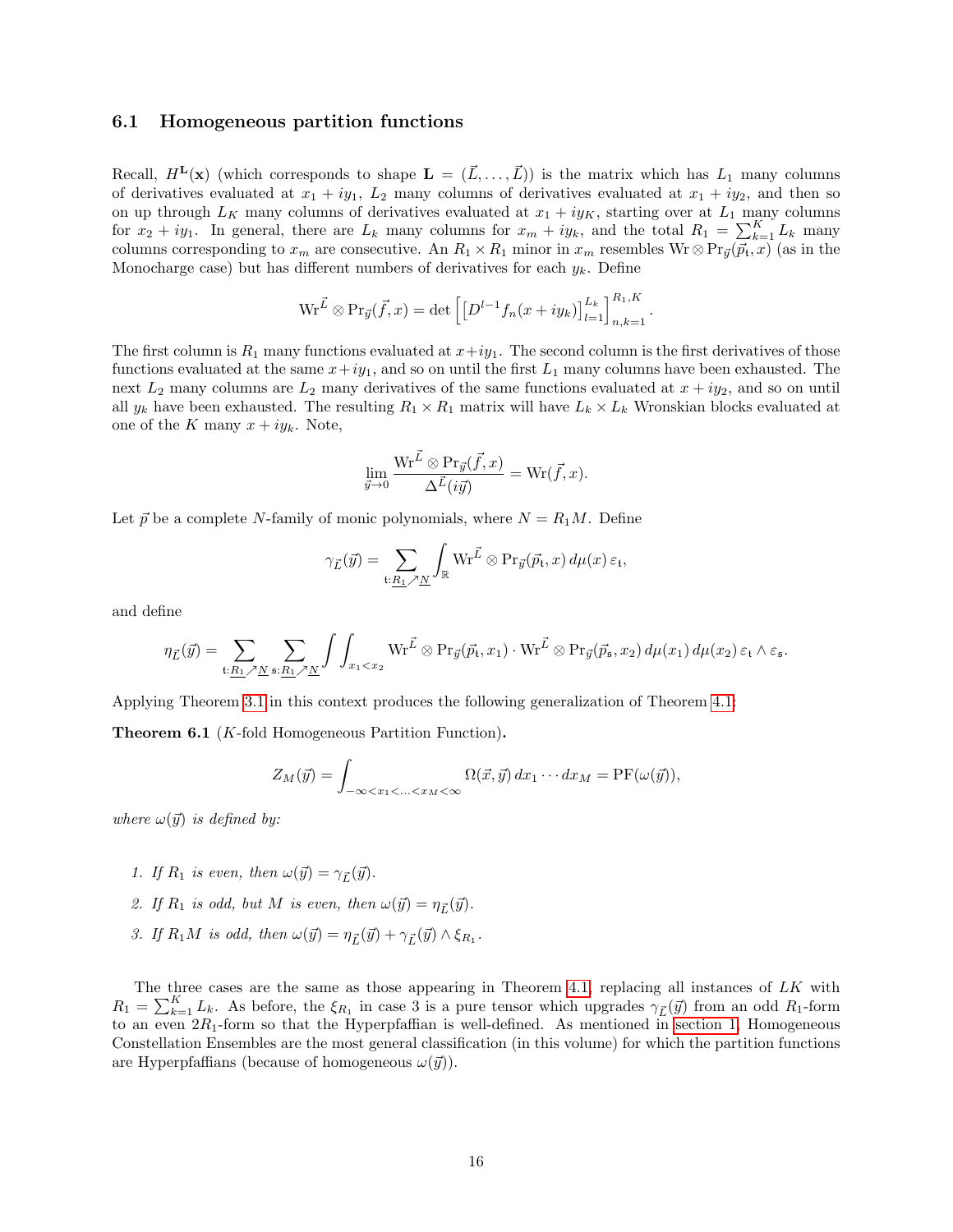## <span id="page-16-0"></span>7 Limits of linear constellations

Starting with a Homogeneous Constellation Ensemble, taking the limit as  $\vec{y} \to 0$  produces infinite potential energy, so the resulting Boltzmann factor  $\Omega_M(\vec{x},0)$  is identically zero. In our physical interpretation, collapsing the parallel lines onto each other forces particles with the same real parts (who want to repel each other) onto each other. This is represented by the interaction terms with  $L_jL_k \log |i(y_k - y_j)|$ . To obtain meaningful limits, we remove these singularities by removing the appropriate interaction terms. Taking the limit inside the integral, it is easy to see

$$
\lim_{\vec{y}\to 0}\frac{\Delta^{\mathbf{L}}(\mathbf{x})}{\left(\Delta^{\vec{L}}(i\vec{y})\right)^M}=\Delta(\vec{x})^{R_1^2}.
$$

Thus, the limiting Boltzmann factor corresponds to a one-dimensional ensemble of particles with charge  $R_1 = \sum_{k=1}^{K} L_k$ . In terms of confluent matrices,

$$
\lim_{\vec{y}\to 0}\frac{V^{\mathbf{L}}(\mathbf{x})}{\left(\Delta^{\vec{L}}(\vec{iy})\right)^M}=V^{R_1}(\vec{x}).
$$

This limit turns all proto-confluent translation columns into further derivative columns, a total of  $R_1$  for each variable  $x_m$ . In terms of the partition function,

$$
\lim_{\vec{y}\to 0} \frac{Z_M(\vec{y})}{\left(\Delta \vec{L}(i\vec{y})\right)^M} = \lim_{\vec{y}\to 0} \int \frac{\gamma_{\vec{L}}(\vec{y})^{\wedge M}}{M! \left(\Delta \vec{L}(i\vec{y})\right)^M} \varepsilon_{\text{vol}}
$$
\n
$$
= \lim_{\vec{y}\to 0} \frac{1}{M!} \int \left[ \sum_{\mathfrak{t}: \underline{R_1} \nearrow \underline{N}} \frac{1}{\Delta \vec{L}(i\vec{y})} \int_{\mathbb{R}} \mathrm{Wr}^{\vec{L}} \otimes \mathrm{Pr}_{\vec{y}}(\vec{p}_{\mathfrak{t}}, x) d\mu(x) \, \varepsilon_{\mathfrak{t}} \right]^{\wedge M} \varepsilon_{\text{vol}}
$$
\n
$$
= \frac{1}{M!} \int \left[ \sum_{\mathfrak{t}: \underline{R_1} \nearrow \underline{N}} \int_{\mathbb{R}} \mathrm{Wr}(\vec{p}_{\mathfrak{t}}, x) d\mu(x) \, \varepsilon_{\mathfrak{t}} \right]^{\wedge M} \varepsilon_{\text{vol}},
$$

in the case  $R_1K$  is even. The limit of the Hyperpfaffian is again Hyperpfaffian. Also, the Wronskian minors which appear in this Hyperpfaffian are the minors of the confluent limit of the proto-confluent matrix  $V^{\mathbf{L}}(\mathbf{x})$ . An analogous result holds for  $R_1K$  odd, attaching a  $\Delta^{\vec{L}}(i\vec{y})$  denominator to each of two Wronskian-like integrands at a time.

It is not necessary that all  $y_k$  go to zero. We could instead take limits as some  $y_j \to y_k$ . Physically, this means collapsing some lines together but not all. If we didn't already have the confluent Vandermonde technology, we could produce any Homogeneous Constellation Ensemble as a limit of First Linear Constellation Ensembles (in which case all the particles have charge 1 and only the ordinary Vandermonde determinant is needed). As a special case of this, collapsing K many lines produces a one-dimensional  $\beta = K^2$  ensemble (of charge  $K$  particles).

### 7.1 Limits at infinity

Next, we consider limits as the distances between our lines increase without bound. Not only do we want  $y_k \to \infty$ , but also  $(y_k - y_j) \to \infty$ . For simplicity, we start by setting  $y_k = (k-1)h$  and then consider limits as  $h \to \infty$ . This limit produces negatively infinite potential energy, so the resulting Boltzmann factor is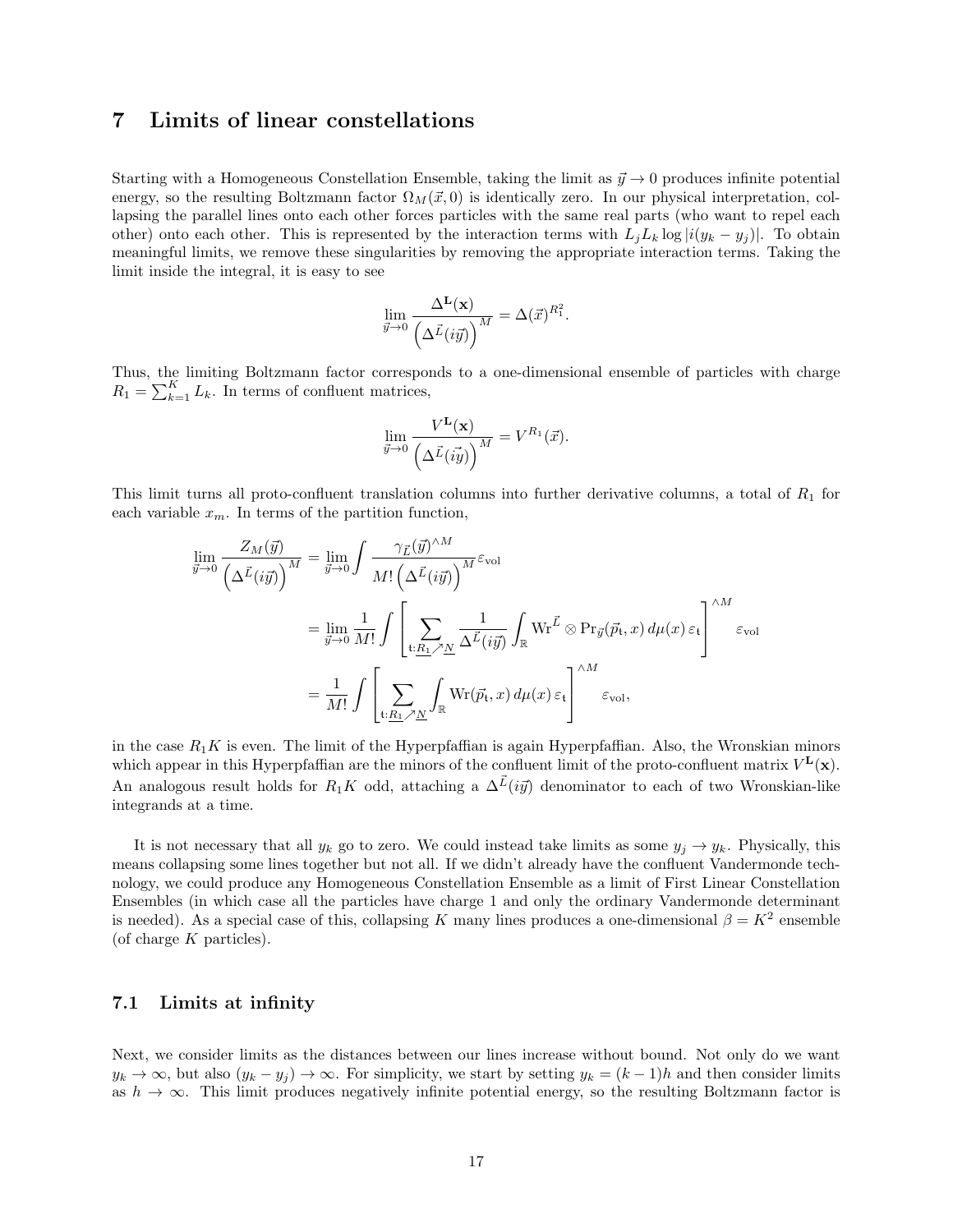positively infinite. This comes from interaction terms with  $L_j L_k \log((x_m - x_n)^2 + (y_k - y_j)^2)$ . Denote

$$
G_M^{\vec{L}}(h) = \left[ \prod_{j < k} \left( 1 + ((k-j)h)^2 \right)^{L_j L_k} \right]^{M \choose 2}.
$$

Note,  $\lim_{h\to 0} G_M^{\vec{L}}(h) = 1$ , so we can add  $G_M^{\vec{L}}(h)$  to the denominators in [section 7](#page-16-0) without changing the limits (as  $h \to 0$ ). On the other hand, it is straightforward to check

$$
\lim_{h \to \infty} \frac{\Delta^{\mathbf{L}}(\mathbf{x})}{\left(\Delta^{\vec{L}}(ih\underline{K})\right)^M G_M^{\vec{L}}(h)} = \Delta(\vec{x})^{L_1^2 + \dots + L_K^2}.
$$

Thus, in terms of the Boltzmann factor, the limit produces a one-dimensional  $\beta = \sum_k L_k^2$  ensemble (of charge  $\sqrt{\sum_k L_k^2}$ ). As a special case of this, if we take the limit of the First Linear Constellation, the result charge  $\sqrt{\sum_k L_k}$ . As a special case of this, if we take the film of the rifst Einear Constenation, the result is a one-dimensional  $\beta = K$  ensemble corresponding to possibly non-integer charge  $\sqrt{K}$ . Physically, moving our lines away from each other without bound breaks the interactions between particles from different lines. The remaining energy contributions from internal interactions within each line are additive. A pair of charge one particles repel another pair of charge one particles with a force greater than that between just two charge 1 particles but weaker than that of two charge 2 particles. Together with [section 7,](#page-16-0) we now have an interpolation between one-dimensional  $\beta = K^2$  and  $\beta = K$  ensembles.

In terms of confluent matrices, our existing methods do not allow us to produce square-free powers of the ordinary Vandermonde determinant. Additionally, it is unclear how to bring the limit inside  $V^{\mathbf{L}}(\mathbf{x})$  in hopes of producing an entirely new determinantal expression for  $\Delta(\vec{x})^{L_1^2+\cdots+L_K^2}$ , which as stated is a power of a determinant, not a lone determinant. Equivalently, it is unclear how to distribute the denominator of the limit over the Wronskian-like minors of the confluent determinant (which would have allowed us to bring the limit inside the Hyperpfaffian expression for the partition functions). Without this, the limit of the Hyperpfaffian partition function cannot simply be written as a Hyperpfaffian using the methods demonstrated thus far (from Theorem [3.1\)](#page-9-0). However, for each h (or  $\vec{y}$ ) fixed along the way, the partition function is Hyperpfaffian as stated in Theorem [6.1.](#page-15-1)

Recall (from [subsection 1.2\)](#page-3-0), Shum considered the 2-fold First Constellation Ensembles in his 2013 dissertation. First, he demonstrated the partition function is Pfaffian (instead of Hyperpfaffian, because  $K = 2$ ). Using this, he gave the kernel of which the correlation functions are the Pfaffian. When computing the limits (as  $h \to 0$  and  $h \to \infty$ ), he worked directly with the kernel, producing the expected kernels of the limiting ensembles in both directions (classical  $\beta = 4$  as  $h \to 0$  and classical  $\beta = 2$  as  $h \to \infty$ ). In this way, the limiting ensembles were demonstrated to be solvable Pfaffian point processes without needing to explicitly express the limiting partition functions as Pfaffians. Analogously, square-free  $\beta = K$  ensembles may still have Hyperpfaffian correlation functions even though the methods of this volume do not produce an explicitly Hyperpfaffian partition function in the limit.

### <span id="page-17-0"></span>8 Multicomponent constellation ensembles

In [subsection 1.3,](#page-4-0) we demonstrated the Boltzmann factor of the Monocharge Constellation is the same as the Boltzmann factor of the single-species  $\beta$ -ensemble with  $\beta = L^2$  but with the KM many translated variables x substituted in. In both cases, the Boltzmann factors are determinantal. The Wronskian minors of the former resemble the minors of the latter except made proto-confluent by the addition of the translation vector  $\vec{y}$ . Likewise, the forms which give the partition functions for Multicomponent Constellation Ensembles are simply the proto-confluent versions of the forms which give the partition functions for one-dimensional multicomponent log-gases.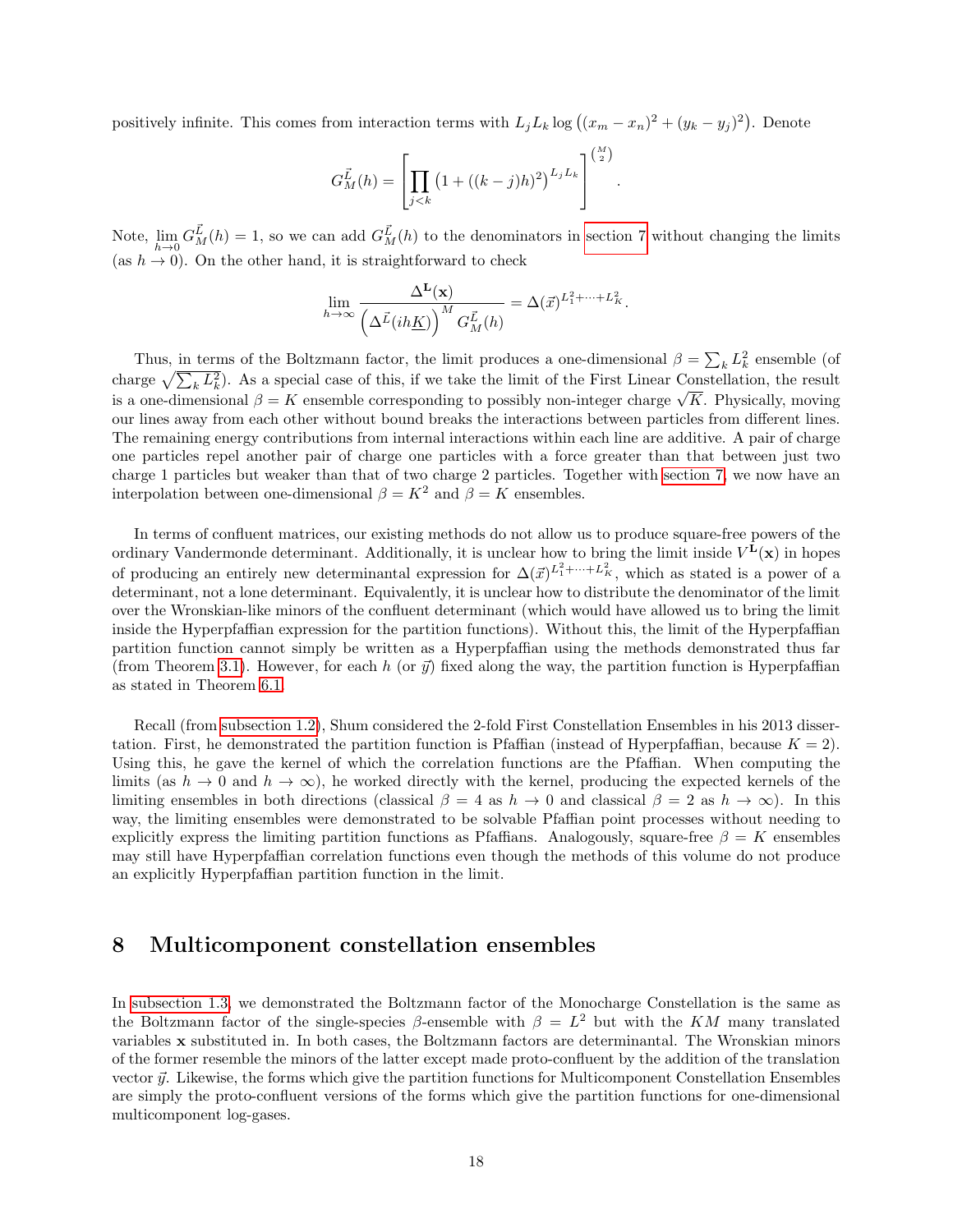In a multicomponent log-gas, we say particles with the same charge belong to the same species, and we assume they are indistinguishable. In the previous volume, we considered two ensembles:

- 1. The Canonical Ensemble, in which the number of particles of each species is fixed; in this case, we say fixed population.
- 2. The Isocharge Grand Canonical Ensemble, in which the sum of the charges of the particles is fixed, but the number of particles of each species is allowed to vary; in this case we say the total charge of the system is fixed.

In contrast, the Grand Canonical Ensemble traditionally refers to the ensemble in which the total number of particles is not fixed. For computational purposes, it is beneficial to group configurations which share the same total charge. The Grand Canonical Ensemble is then a disjoint union (over all possible sums of charges) of our Isocharge ensembles. By first conditioning on the number of particles of each species, the partition function for the Isocharge Grand Canonical Ensemble is built up from the partition functions of the Canonical type, revealing the former to be a generating function of the latter as a function of the fugacities of each species (roughly, the probability of the occurrence of any one particle of a given charge). Likewise, we will consider analogous versions for our Constellation Ensembles. For reference, we will start by giving abbreviated versions of the setup and the main results from the one-dimensional case.

### <span id="page-18-0"></span>8.1 One-dimensional setup

Let  $J \in \mathbb{Z}_{>0}$  be a positive integer, the maximum number of distinct charges in the system. Let  $\vec{L}$  =  $(L_1,\ldots,L_J) \in (\mathbb{Z}_{>0})^J$  be a vector of distinct positive integers which we will call the *charge vector* of the system. We will assume the first r many  $L_j$  are even, and the remaining  $J-r$  many are odd. Let  $\vec{M} \in (\mathbb{Z}_{\geq 0})^J$ be a vector of non-negative integers which we will call the *population vector* of the system. Each  $M_j$  gives the number (possibly zero) of indistinguishable particles of charge  $L_j$  on the real axis. Let  $N = \vec{L} \cdot \vec{M}$  be the total charge of the system, and let  $U : \mathbb{R} \to \mathbb{R}$  be a potential on the real axis.

For any complete N-family of monic polynomials  $\vec{p}$ , define

$$
\gamma_j = \sum_{\mathfrak{t}: \underline{L_j} \nearrow \underline{N}} \int_{\mathbb{R}} \mathrm{Wr}(\vec{p}_{\mathfrak{t}}, x) \, d\mu_j(x) \, \varepsilon_{\mathfrak{t}},
$$

and define

$$
\eta_{j,k} = \sum_{\mathbf{t}: \underline{L_j} \nearrow \underline{N}} \sum_{\mathbf{s}: \underline{L_k} \nearrow \underline{N}} \int \int_{x < y} \mathrm{Wr}(\vec{p}_{\mathbf{t}}, x) \mathrm{Wr}(\vec{p}_{\mathbf{s}}, y) \, d\mu_j(x) d\mu_k(y) \, \varepsilon_{\mathbf{t}} \wedge \varepsilon_{\mathbf{s}},
$$

where  $d\mu_j(x) = \exp(-L_jU(x)) dx$ .

### 8.2 Canonical ensemble

<span id="page-18-1"></span>Under the setup in [subsection 8.1,](#page-18-0) we inherit the following lemma from our previous volume: **Lemma 8.1** (Canonical Partition Function). When  $N$  is even,

$$
Z_{\vec{M}} = \int \frac{\gamma_1^{\wedge M_1}}{M_1!} \wedge \cdots \wedge \frac{\gamma_r^{\wedge M_r}}{M_r!} \wedge \sum_{\sigma \in Sh(M_{r+1},...,M_J)} \frac{1}{K!} \bigwedge_{j=1}^J \bigwedge_{k=1}^J \eta_{j,k}^{\wedge M_{\sigma}^{j,k}} d\varepsilon_{\text{vol}},
$$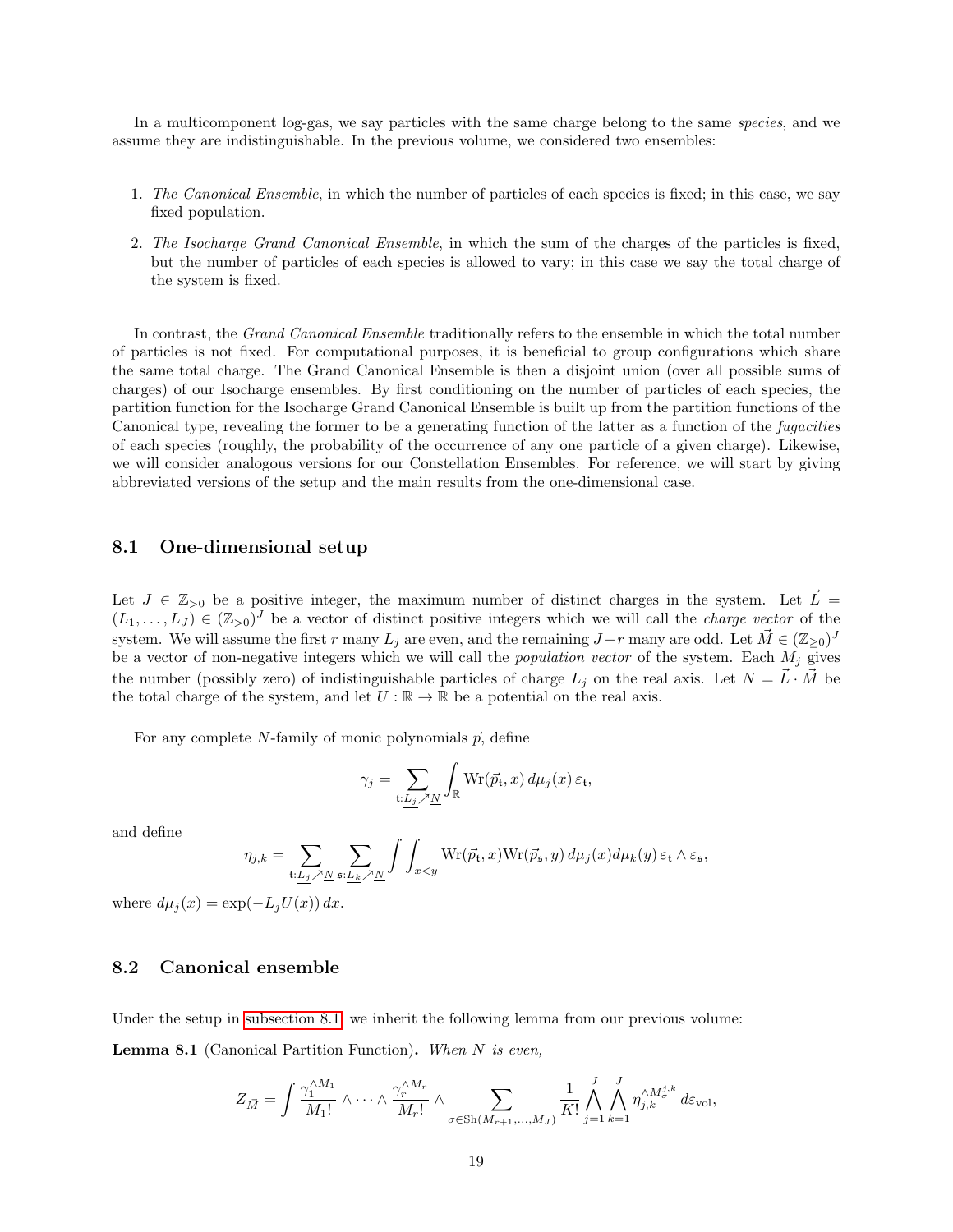and when N is odd,

$$
Z_{\vec{M}} = \int \frac{\gamma_1^{\wedge M_1}}{M_1!} \wedge \cdots \wedge \frac{\gamma_r^{\wedge M_r}}{M_r!} \wedge \sum_{\sigma \in Sh(M_{r+1},...,M_J)} \frac{1}{K!} \bigwedge_{j=1}^J \bigwedge_{k=1}^J \eta_{j,k}^{\wedge M_{\sigma}^{j,k}} \wedge \gamma_{\sigma^{-1}(K_o)} d\varepsilon_{\text{vol}}.
$$

Here,  $K_o = \sum_{j=r+1}^{J} M_j$ . Sh $(M_{r+1},...,M_J) \subset S_{K_o}$  denotes the subset of shuffle permutations. These are permutations which satisfy  $\sigma(n) < \sigma(m)$  whenever

$$
M_{r+1} + M_{r+2} + \dots + M_j < n < m \le M_{r+1} + M_{r+2} + \dots + M_{j+1},
$$

meaning each block of  $M_j$  many things retains the same relative order in the image of  $\sigma$ . If we define

$$
\vec{\lambda} = (L_{r+1}, \ldots, L_{r+1}, L_{r+2}, \ldots, L_J, \ldots, L_J),
$$

which has  $M_j$  copies of each  $L_j$  for  $r+1 \leq j \leq J$ , then each  $M_{\sigma}^{j,k}$  is the number of times  $\lambda_{\sigma^{-1}(2m-1)} = L_j$ and  $\lambda_{\sigma^{-1}(2m)} = L_k$ . When N is even,  $K = \sum_{j,k} M_{\sigma}^{j,k}$ . When N is odd,  $K = 1 + \sum_{j,k} M_{\sigma}^{j,k}$ .

Heuristically, the sum is taken over all possible orderings of the particles which carry an odd charge  $L_i$ . Since particles of the same charge are indistinguishable, we restrict the sum to shuffle permutations which preserve the relative order of blocks of  $M_j$  many particles.  $K_o$  is the total number of these particles with odd charges.  $\vec{\lambda}$  is the vector of charges, each of which is repeated  $M_j$  many times. Pairs  $(L_j, L_k)$  of adjacent charges produce the double-Wronskian  $\eta_{j,k}$  form by combining an  $L_j \times L_j$  Wronskian in one variable with an  $L_k \times L_k$  Wronskian in another variable. Because the charges are repeated, a permutation  $\sigma$  may produce multiple copies of the same pair  $(L_i, L_k)$  and multiple copies of the same  $\eta_{i,k}$ . K is the number of these pairs, also the number of  $\eta_{j,k}$  factors in the wedge product. When N is odd, the last particle lacks a partner and produces only a single-Wronskian  $\gamma_j$  form.

As an example, consider four particles of even charge 2 at locations  $a_1, a_2, a_3, a_4$ , two particles of odd charge 3 at locations  $b_1, b_2$ , and three particles of odd charge 5 at locations  $c_1, c_2, c_3$ . Then  $\vec{L} = (2, 3, 5)$ ,  $\dot{M} = (4, 2, 3)$ , and  $N = 8 + 6 + 15 = 29$ . Regardless of permutation on the particles of odd charge, the even charge 2 particles produce 4 copies of the single-Wronskian 2-form  $\gamma_1$ , built from 2 × 2 Wronskians.

Under the identity permutation which orders the odd variables as  $b_1, b_2, c_1, c_2, c_3$ , we pair  $3 \times 3$  Wronskians in  $b_1$  with  $3 \times 3$  Wronskians in  $b_2$  to produce the 6-form  $\eta_{2,2}$ . Similarly, pairing  $5 \times 5$  Wronskians in variable  $c_1$  with  $5 \times 5$  Wronskians in variable  $c_2$  produces the 10-form  $\eta_{3,3}$ . The last variable  $c_3$  is unpaired because we have an odd number of variables. This unpaired  $c_3$  produces the 5-form  $\gamma_3$ . Thus, the wedge product corresponding to the identity permutation is

$$
\frac{\gamma_1^{\wedge 4}}{4!} \wedge \frac{\eta_{2,2} \wedge \eta_{3,3} \wedge \gamma_3}{3!} \in \bigwedge (\mathbb{R}^{29}).
$$

Next, let  $\sigma$  be the permutation which swaps  $b_2$  with  $c_1$ . Under this permutation, we pair  $b_1$  with  $c_1$  and then  $b_2$  with  $c_2$ . The result is two copies of the 8-form  $\eta_{2,3}$ . Again,  $c_3$  is still left unpaired. The corresponding wedge product is

$$
\frac{\gamma_1^{\wedge 4}}{4!} \wedge \frac{\eta_{2,3}^{\wedge 2} \wedge \gamma_3}{3!} \in \bigwedge (\mathbb{R}^{29}).
$$

The permutation which swaps  $b_1$  with  $b_2$  produces the same  $\eta_{2,2}$  (and  $\eta_{3,3}$ ) as the identity permutation. To avoid this redundancy, we consider only shuffle permutations. The permutation which moves  $c_1$  to the front (ordering the variables as  $c_1$ ,  $b_1$ ,  $b_2$ ,  $c_2$ ,  $c_3$ ) produces  $\eta_{3,2}$  followed by the distinct  $\eta_{2,3}$ .

Next, consider the permutation which puts all three of the charge 5 particles before the two charge 3 particles. We pair a charge 5 with a charge 5, pair the last charge 5 with a charge 3, and leave a charge 3 unpaired. The corresponding wedge product is

$$
\frac{\gamma_1^{\wedge 4}}{4!} \wedge \frac{\eta_{3,3} \wedge \eta_{3,2} \wedge \gamma_2}{3!} \in \bigwedge (\mathbb{R}^{29}).
$$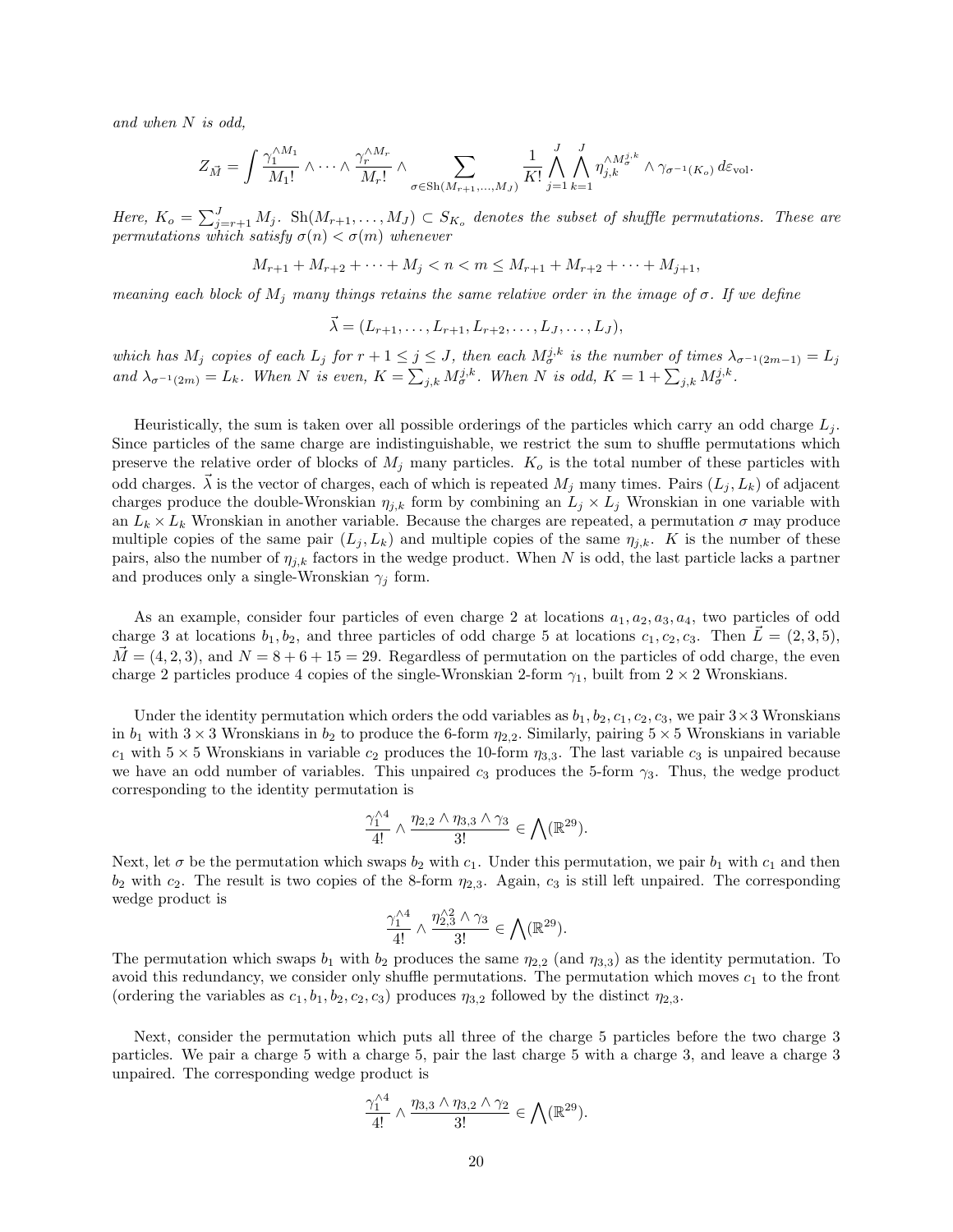### 8.3 Isocharge grand canonical ensemble

Allowing the number of particles of each species to vary, let  $P(\vec{M})$  be the probability of finding the system with population vector  $\vec{M}$ . Let  $\vec{z} = (z_1, \ldots, z_J) \in (\mathbb{R}_{>0})^J$  be a vector of positive real numbers called the fugacity vector. Classically, the probability  $P(\vec{M})$  is given by

$$
P(\vec{M}) = z_1^{M_1} z_2^{M_2} \cdots z_J^{M_J} \frac{Z_{\vec{M}}}{Z_N},
$$

where  $Z_N$  is the partition function of the Isocharge Grand Canonical Ensemble (corresponding to fixed total charge  $N$ ) given by

$$
Z_N = \sum_{\vec{L}\cdot\vec{M}=N} z_1^{M_1} z_2^{M_2} \cdots z_J^{M_J} Z_{\vec{M}}.
$$

In the above expression, the vector  $\vec{L}$  of allowed charges is fixed, so we're summing over allowed population vectors  $\vec{M}$ . A population vector is valid only when the sum of the charges  $\sum_{j=1}^{J} L_j M_j$  is equal to the prescribed total charge N. Taking the fugacity vector  $\vec{z}$  to be a vector of indeterminants,  $Z_N$  is a polynomial in these indeterminants which generates the partition functions of the Canonical Ensembles. Combining partition functions of the Canonical type, we obtained the following theorem:

<span id="page-20-0"></span>**Theorem 8.1** (Isocharge Grand Canonical Partition Function). When  $N$  is even,

$$
Z_N = BE_{\text{vol}}\left(\sum_{j=1}^r z_j \gamma_j + \sum_{j=r+1}^J \sum_{k=r+1}^J z_j z_k \eta_{j,k}\right),\,
$$

and when N is odd,

$$
Z_N = \text{BE}_{\text{vol}}\left(\sum_{j=1}^r z_j \gamma_j + \sum_{j=r+1}^J \sum_{k=r+1}^J z_j z_k \eta_{j,k} + \sum_{j=r+1}^J z_j \gamma_j \wedge \varepsilon_{N+1}\right).
$$

Note, this is the first case (in this volume) in which the partition function is not Hyperpfaffian (because the form inside the parentheses is not homogeneous).

#### <span id="page-20-1"></span>8.4 Constellation partition functions

Starting with a one-dimensional configuration on the line  $\mathbb{R}+iy_1$ , copy the configuration onto the other lines  $\mathbb{R}+iy_k$  for K many total copies of the same one-dimensional configuration (following the procedure outlined in [subsection 1.3\)](#page-4-0). With this setup, we can take Lemma [8.1](#page-18-1) and Theorem [8.1](#page-20-0) entirely as written with only slight modification to how  $\gamma_j$  and  $\eta_{j,k}$  are defined (to account for the added translation vector  $\vec{y}$ ).

Let  $\mathbf{x} = (\mathbf{x}^1, \dots, \mathbf{x}^J) \in \mathbb{R}^{M_1} \times \dots \times \mathbb{R}^{M_J}$  so that  $\mathbf{x}^j = (x_1^j, \dots, x_{M_j}^j) \in \mathbb{R}^{M_j}$  gives the real parts of all particles of charge  $L_j$ . Define  $\mathbf{x}_{\vec{y}} = (\mathbf{x}_{\vec{y}}^1, \dots, \mathbf{x}_{\vec{y}}^J) \in \mathbb{C}^{KM_1} \times \dots \times \mathbb{C}^{KM_J}$  so that

$$
\mathbf{x}_{\vec{y}}^j = (x_1^j + i\vec{y}, \dots, x_{M_j}^j + i\vec{y}) \in \mathbb{C}^{KM_j},
$$

with  $x_m^j + i\vec{y} = (x_m^j + iy_1, \ldots, x_m^j + iy_k) \in \mathbb{C}^K$ . As a list,  $\mathbf{x}_{\vec{y}}$  is generated from x by replacing each real location  $x_m^j$  with  $x_m^j + i\vec{y}$ , the list of its K many translations. Let  $N = K(\vec{L} \cdot \vec{M})$  be the total charge of this expanded system.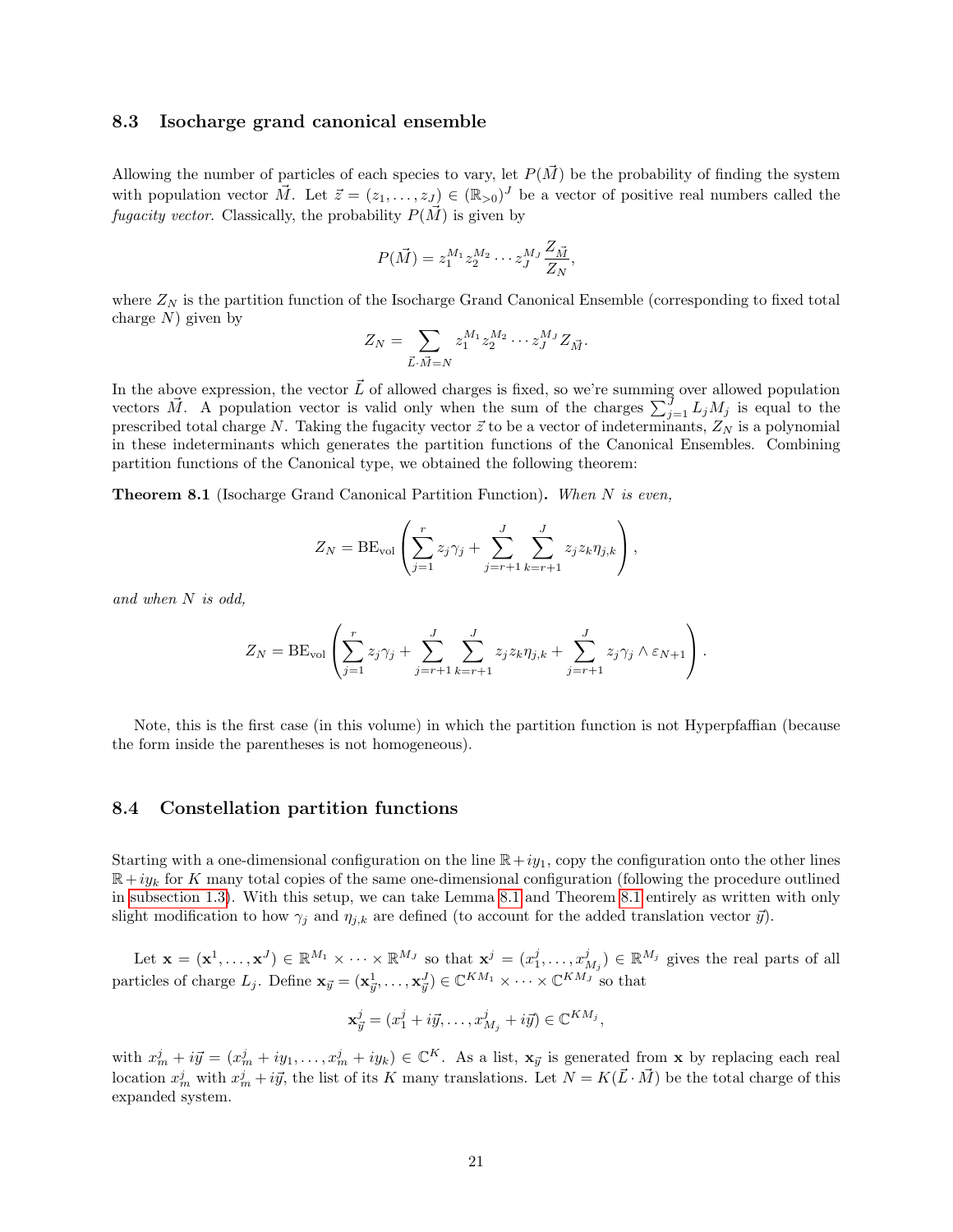Without writing out the full Boltzmann factor for the interactions between these particles, it is straightforward to verify all instances of i vanish (as in [subsection 1.3](#page-4-0) and the analogous start of section  $6$ ) except for the interactions between two particles which share a real part. To obtain the absolute value of these factors, we factored out powers of  $-i$  and included them in the (complex) measure  $\mu$  (which otherwise comes just from the potential  $U$ ). Dealing with one real part at a time, we can use what we know from the Monocharge case to get the correct combinatorial exponent on  $-i$ .

Explicitly, for any real part  $x_m^j$  (corresponding to a constellation of K many charge  $L_j$  particles), the energy contribution from the potential is  $L_j U(x_m^j)$  times the number of translations K. We get one factor of  $i^{L_j^2}$  for each pair of particles in the constellation  $x_m^j + i\vec{y}$  of which there are  $\binom{K}{2}$  many. Thus, we set

$$
d\mu_j(x) = \left( (-i)^{L_j(K-1)/2} e^{-U(x)} \right)^{L_j K} dx.
$$

With any Homogeneous Constellation Ensemble, we could assume the real parts were ordered  $x_1 < \ldots < x_M$ because all particles on the same line were indistinguishable (same charge). This was necessary to drop the absolute value from the Boltzmann factor. In particular, whenever the real parts are labeled with the same order as the domain of integration, all differences in the confluent Vandermonde determinant are positive. In the case of differently-charged particles, the order in which they occur is relevant, and some additional tools are needed.

For  $\sigma \in S_n$ , let  $Q_n(\sigma) \subset \mathbb{R}^n$  denote the region with  $x_{\sigma^{-1}(1)} < \cdots < x_{\sigma^{-1}(n)}$ . The sign of the confluent Vandermonde determinant is constant on this region of  $\mathbb{R}^n$ . Taking the real absolute value of the confluent Vandermonde determinant equates to replacing the matrix with one in which the columns have been reordered to match  $\sigma$  (so that all differences in the determinant are positive on  $Q_n(\sigma)$ ).

Given confluent type matrix  $V^{\vec{L}}(\vec{x})$ , let  $V^{\vec{L}}_{\sigma}(\vec{x})$  denote the matrix obtained from  $V^{\vec{L}}(\vec{x})$  by permuting the columns so that the columns with  $x_{\sigma^{-1}(1)}$  come first (of which there are  $L_{\sigma^{-1}(1)}$  many), then the columns with  $x_{\sigma^{-1}(2)}$  come next (of which there are  $L_{\sigma^{-1}(2)}$  many), and so on until the  $x_j$  are exhausted. Then for  $\vec{x} \in Q_n(\sigma)$ , we have  $|\det V^{\vec{L}}(\vec{x})| = \det V^{\vec{L}}_{\sigma}(\vec{x})$ .

Let  $\Lambda = (L_1, \ldots, L_1, L_2, \ldots, L_2, \ldots, L_J, \ldots, L_J)$  with each  $L_j$  appearing  $KM_j$  consecutive times. Then, the partition function for the Canonical Multicomponent Constellation Ensemble (meaning fixed population  $\overrightarrow{M}$  is given by

$$
Z_{\vec{M}}(\vec{y}) = \frac{1}{M_1! \cdots M_J!} \sum_{\sigma \in S_T} \int_{Q_T(\sigma)} \det H_{\sigma}^{\Lambda}(\mathbf{x}_{\vec{y}}) d(\mathbf{x}),
$$

where  $T = \sum_{j=1}^{J} KM_j$ . Note, the factorial denominators appear because there are  $M_j$  indistinguishable real parts which share the same charge  $L_j$ . This same technique (of decomposing the domain of integration over the possible orderings on the variables to account for the absolute value) is also necessary in the onedimensional case, so nothing unique to Constellation Ensembles is happening here. This is where the sum in Lemma [8.1](#page-18-1) comes from.

### <span id="page-21-0"></span>8.5 Statement of results

Writing the integrand as a determinant without absolute value was the last step needed to write the partition function as the Berezin integral of an exponential (as prescribed by Lemma [8.1](#page-18-1) and Theorem [8.1\)](#page-20-0). We define  $\gamma_i(\vec{y})$  and  $\eta_{i,k}(\vec{y})$  by taking appropriate univariate minors of  $H^{\Lambda}(\mathbf{x}_{\vec{y}})$  of different sizes. Define

$$
\gamma_j(\vec{y}) = \sum_{\mathfrak{t}: \underline{L_j K} \nearrow \underline{N}} \int_{\mathbb{R}} \text{Wr} \otimes \text{Pr}_{\vec{y}}(\vec{p}_{\mathfrak{t}}, x) \, d\mu(x) \, \varepsilon_{\mathfrak{t}},
$$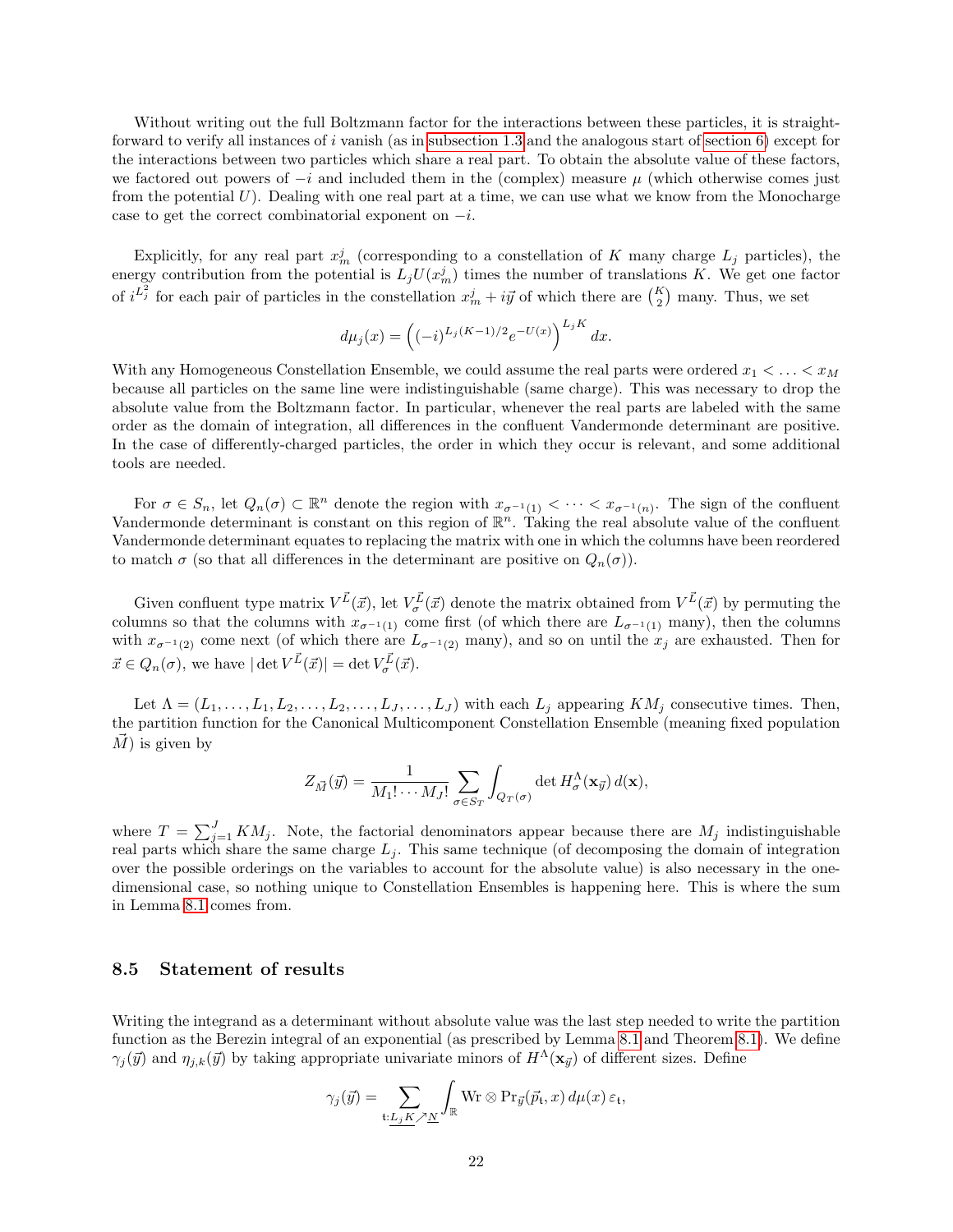and define

and

$$
\eta_{j,k}(\vec{y}) = \sum_{\mathbf{t}: \underline{L_j K} \nearrow \underline{N}} \sum_{\mathbf{s}: \underline{L_k K} \nearrow \underline{N}} \int \int_{x_1 < x_2} \text{Wr} \otimes \text{Pr}_{\vec{y}}(\vec{p_t}, x_1) \cdot \text{Wr} \otimes \text{Pr}_{\vec{y}}(\vec{p_s}, x_2) \, d\mu(x_1) \, d\mu(x_2) \, \varepsilon_{\mathbf{t}} \wedge \varepsilon_{\mathbf{s}}.
$$

When K is odd, we're done (because the parity of  $L_jK$  is determined by the  $L_j$ ). However, when K is even, all of our minors have even dimensions  $L_iK$ , and the total charge  $N = K(\tilde{L} \cdot \tilde{M})$  is even as well. Thus, for K even (and no additional restrictions on  $L_j$ ), we get the "all even" versions of our Berezin integral expressions:

<span id="page-22-1"></span>Theorem 8.2. When K is even,

$$
Z_{\vec{M}}(\vec{y}) = \int \frac{\gamma_1(\vec{y})^{\wedge M_1}}{M_1!} \wedge \cdots \wedge \frac{\gamma_J(\vec{y})^{\wedge M_J}}{M_J!} d\varepsilon_{\text{vol}},
$$

$$
Z_N(\vec{y}) = BE_{\text{vol}}\left(\sum_{j=1}^J z_j \gamma_j(\vec{y})\right).
$$

Note, the fugacity parameters  $z_i$  are no longer the probabilities of individual charge  $L_i$  particles appearing. Instead,  $z_j$  is the probability of a constellation of K many points all having the same charge  $L_j$ .

## <span id="page-22-0"></span>9 Circular ensembles

 $\overline{\phantom{a}}$ 

We will begin with Homogeneous Circular Constellation Ensembles of which Monocharge Circular Constellation Ensembles are a special case. Consider K concentric circles in the complex plane with radii  $\vec{u}$ . Define  $\vec{L}$  and  $\mathbf{L} = (\vec{L}, \dots, \vec{L}) \in (\mathbb{Z}_{>0})^{KM}$  as in [section 6.](#page-14-0) Replace R in the definition of  $\vec{x}$  by  $[0, 2\pi)$ . For each angle  $x_m \in [0, 2\pi)$ , and  $1 \le k \le K$ , place a charge  $L_k$  particle at location  $y_k e^{ix_m}$ . Denote the (total KM) particle locations by

$$
\mathbf{z} = (\mathbf{z}^1, \mathbf{z}^2, \dots, \mathbf{z}^M) \in \mathbb{C}^{KM}
$$

where  $\mathbf{z}^m = \vec{y}e^{ix_m} = (y_1e^{ix_m}, y_2e^{ix_m}, \dots, yKe^{ix_m}) \in \mathbb{C}^K$ . Assuming logarithmic interaction between the particles, the total potential energy of this system is given by

$$
E(\vec{x}, \vec{y}) = -\sum_{k=1}^{K} \sum_{n=m}^{M} L_k^2 \log |y_k e^{ix_m} - y_k e^{ix_n}| - \sum_{j < k}^{K} \sum_{m=1}^{M} L_j L_k \log |y_k e^{ix_m} - y_j e^{ix_m}| - \sum_{n < m}^{M} \sum_{j < k}^{K} L_j L_k \log |y_k e^{ix_n} - y_j e^{ix_n}| + L_j L_k \log |y_j e^{ix_m} - y_k e^{ix_n}|.
$$

As observed in [\[11\]](#page-26-6), we can express the Boltzmann factor  $\Omega_M(\vec{x}, \vec{y}) = e^{-E(\vec{x}, \vec{y})}$  without absolute values using the following identities:

$$
|y_k e^{ix_m} - y_k e^{ix_n}| = -ie^{-i(x_m + x_n)/2} (y_k e^{ix_m} - y_k e^{ix_n}) \operatorname{sgn}(x_m - x_n).
$$

$$
|y_k e^{ix_m} - y_j e^{ix_m}| = e^{-ix_m} (y_k e^{ix_m} - y_j e^{ix_m}).
$$

$$
|y_k e^{ix_m} - y_j e^{ix_n}| |y_j e^{ix_m} - y_k e^{ix_n}| = -e^{-i(x_m + x_n)} (y_k e^{ix_m} - y_j e^{ix_n}) (y_j e^{ix_m} - y_k e^{ix_n}).
$$

As in [subsection 1.3](#page-4-0) and [section 6,](#page-14-0) we can assume without loss of generality  $\vec{x} \in Q_M(\text{id})$ , meaning  $x_1$  $\cdots < x_M$ . Then sgn $(x_m - x_n) > 0$  for all  $n < m$ . Thus, the relative density of states (corresponding to varying location vectors  $\vec{x}$  and translation vectors  $\vec{y}$ ) is given by the Boltzmann factor

$$
\Omega(\vec{x},\vec{y})=e^{-E(\vec{x},\vec{y})}=\left|\Delta^{\mathbf{L}}(\mathbf{z})\right|=\Delta^{\mathbf{L}}(\mathbf{z})\prod_{m=1}^{M}(-ie^{-ix_m})^{R_3(M-1)/2}(e^{-ix_m})^{R_2}=\det H^{\mathbf{L}}(\mathbf{z}),
$$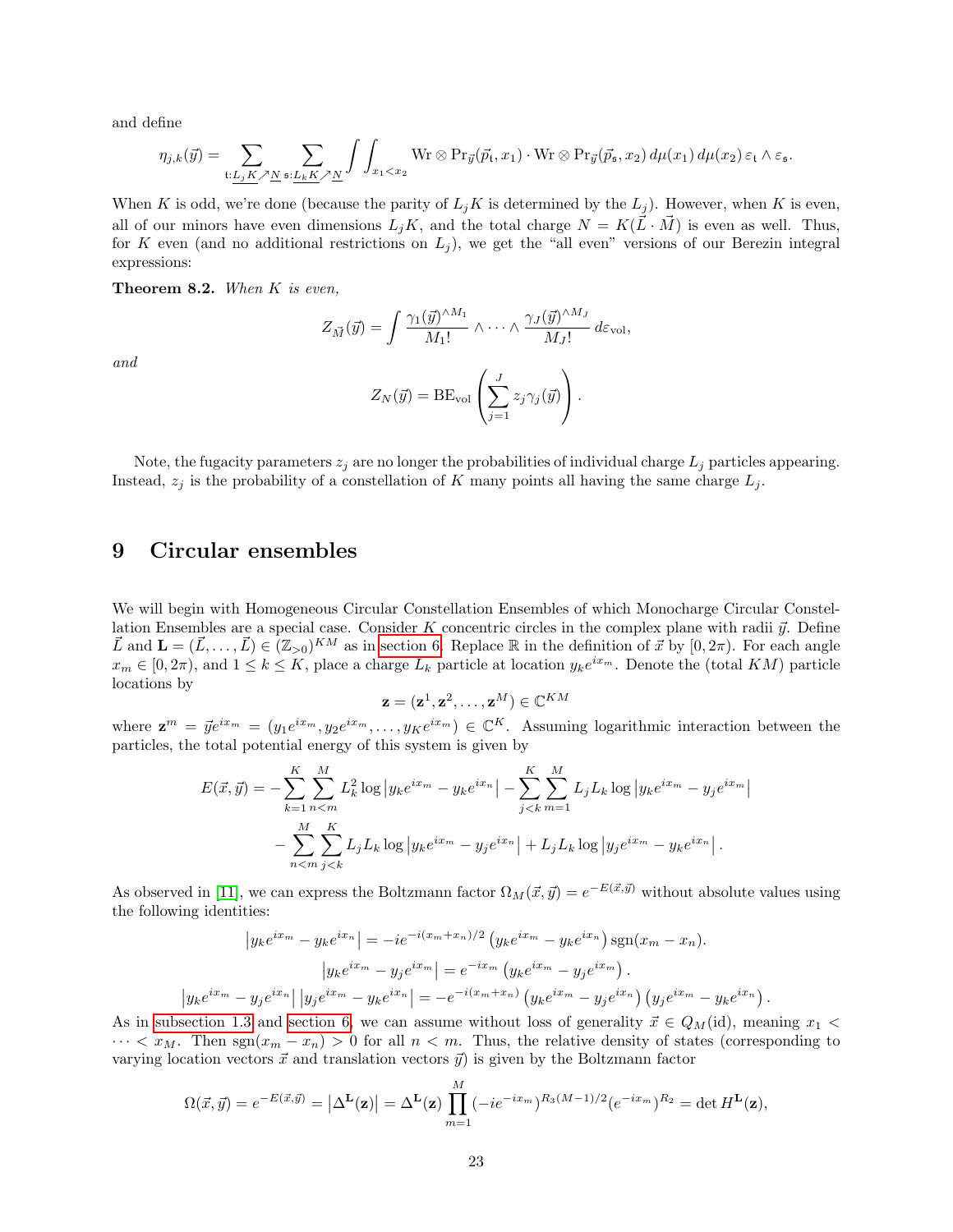where 
$$
R_2 = \sum_{j \le k}^{K} L_j L_k
$$
,  $R_3 = \sum_{j,k=1}^{K} L_j L_k$ , and  $d\mu(x) = (-ie^{-ix})^{R_3(M-1)/2} (e^{-ix})^{R_2} dx$ .

### <span id="page-23-0"></span>9.1 Circular partition functions

Recall from [subsection 6.1,](#page-15-0)  $R_1 = \sum_{k=1}^{K} L_k$ . For Circular Constellation Ensembles, instead of  $L_k$  columns for each of the  $x_m + iy_k$  (in the linear case),  $H^{\mathbf{L}}(\mathbf{z})$  has  $L_k$  columns for each of the  $y_k e^{ix_m}$ . Define

$$
\mathrm{Cr}_{\vec{y}}(\vec{f},x)=\det[f_n(y_ke^{ix})]_{n,k=1}^K,
$$

and define

$$
\text{Wr}^{\vec{L}} \otimes \text{Cr}_{\vec{y}}(\vec{f},x) = \det \left[ \left[ D^{l-1} f_n(y_k e^{ix}) \right]_{l=1}^{L_k} \right]_{n,k=1}^{R_1,K}.
$$

This is analogous to the definition of  $\text{Wr}^{\vec{L}} \otimes \text{Pr}_{\vec{y}}(\vec{f},x)$  with linear translations  $x+iy_k$  replaced with circular translations  $y_k e^{ix}$ . These are the  $R_1 \times R_1$  minors of  $H^{\mathbf{L}}(\mathbf{z})$  which correspond to a single position  $x_m$ .

Proceeding as in [subsection 6.1,](#page-15-0) define

$$
\gamma_{\vec{L}}(\vec{y}) = \sum_{\mathfrak{t}:\underline{R_1} \nearrow \underline{N}} \left[ \int_0^{2\pi} \mathrm{Wr}^{\vec{L}} \otimes \mathrm{Cr}_{\vec{y}}(\vec{p}_{\mathfrak{t}},x) \, d\mu(x) \right] \varepsilon_{\mathfrak{t}},
$$

and define

$$
\eta_{\vec{L}}(\vec{y}) = \sum_{\mathfrak{t}: \underline{R_1} \nearrow \underline{N}} \sum_{\mathfrak{s}: \underline{R_1} \nearrow \underline{N}} \left[ \int \int_{0 < x_1 < x_2 < 2\pi} \mathrm{Wr}^{\vec{L}} \otimes \mathrm{Cr}_{\vec{y}}(\vec{p}_{\mathfrak{t}}, x_1) \cdot \mathrm{Wr}^{\vec{L}} \otimes \mathrm{Cr}_{\vec{y}}(\vec{p}_{\mathfrak{s}}, x_2) d\mu(x_1) d\mu(x_2) \right] \varepsilon_{\mathfrak{t}} \wedge \varepsilon_{\mathfrak{s}}.
$$

By Theorem [3.1,](#page-9-0) the expressions for partition functions of Homogeneous Circular Ensembles are the same as in Theorem [6.1](#page-15-1) using these new (circular)  $\gamma_{\vec{L}}(\vec{y})$  and  $\eta_{\vec{L}}(\vec{y})$ . For Monocharge Constellation Ensembles, we can specialize to the expressions given in Theorem [4.1.](#page-10-1)

### 9.2 Computational techniques

Recall (from [section 5\)](#page-11-0), det  $V_{\vec{p}}^{\vec{L}}(\vec{x}) = \Delta^{\vec{L}}(\vec{x})$  for any choice of complete N-family of monic polynomials  $\vec{p}$ . When actually computing integrals of Wronskians, some choices are better than others. In some cases (such as the circular case), there exists polynomials for which the integrals of Wronskians are often zero. This depends on the measures  $\mu$  which come from the potential  $U$ .

For example, consider  $\vec{g} = \{x^{n-1}\}_{n=1}^N$ . It is straightforward to verify that the Wronskian of a collection of monomials will again be a monomial. In particular, for any  $\mathfrak{t}: K \nearrow N$ , we have

$$
Wr(\vec{g}_t, x) = x^{\sum_{k} t(k) - k} \frac{\Delta(t(\underline{K}))}{\Delta(\underline{K})}.
$$

Thus, for  $R \in \mathbb{Z}$ ,

$$
\int_0^{2\pi} \text{Wr}(\vec{g_t}, re^{ix})(e^{-ix})^R dx = \int_0^{2\pi} r^{\sum_k t(k) - k} \frac{\Delta(t(\underline{K}))}{\Delta(\underline{K})} (e^{ix})^{-R + \sum_k t(k) - k} dx = 0,
$$

unless  $-R + \sum_{k} t(k) - k = 0$ . This gives a sum condition which all t of the same size must satisfy. Likewise,

$$
Cr_{\vec{y}}(\vec{g}_t, x) = \det \left[ y_k^{\mathfrak{t}(j)-1} \right]_{j,k=1}^K (e^{ix})^{-K+\sum_k \mathfrak{t}(k)}.
$$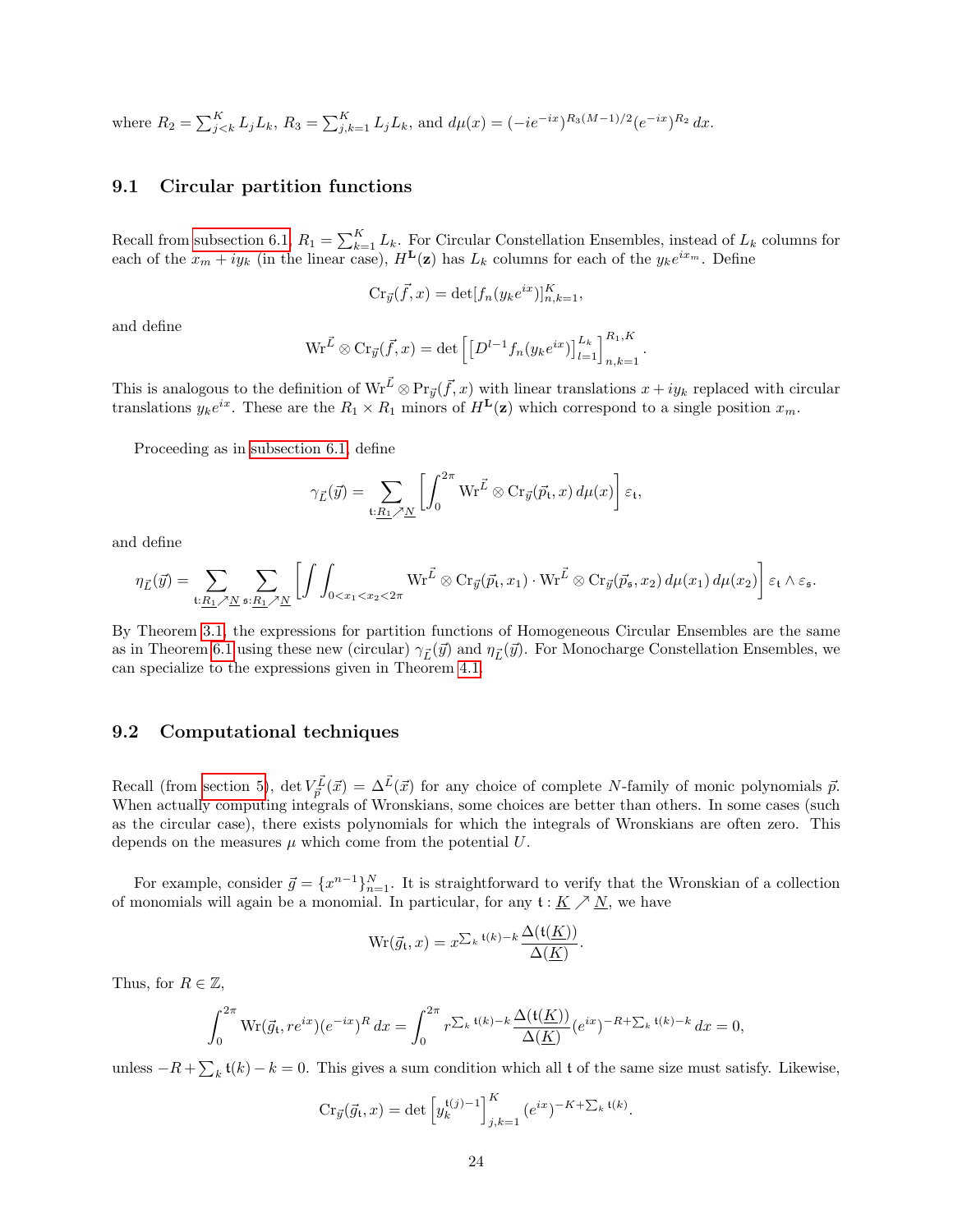Thus,

$$
\int_0^{2\pi} \operatorname{Cr}_{\vec{y}}(\vec{g_t}, x) (e^{-ix})^R dx = \det \left[ y_k^{\mathfrak{t}(j)-1} \right]_{j,k=1}^K \int_0^{2\pi} (e^{ix})^{-R-K+\sum_k \mathfrak{t}(k)} dx = 0
$$

unless  $-R-K+\sum_{k}$  t(k) = 0. This condition is actually quite strong and makes our  $\gamma(\vec{y})$  forms quite sparse. For example, when  $K = 2$ , knowing  $\mathfrak{t}(1) \in N$  determines  $\mathfrak{t}(2) = \mathfrak{t}(1) + R + 2$ , no matter how big N is.

Historically, being able to "diagonalize" the form  $\gamma$  by a clever choice of (potentially orthogonal or skew orthogonal) polynomials is incredibly useful in obtaining Pfaffian correlation functions from the Pfaffian partition functions. We expect this to be the case with Hyperpfaffian partition functions and correlation functions as well, though this is admittedly still speculation.

### 9.3 Limits of circular constellations

As in [section 7,](#page-16-0) we first consider limits (of Homogeneous Constellation Ensembles) as the distances between the circles shrinks to zero. The interaction terms which would give us singularities are the ones with  $L_j L_k \log |y_k e^{ix_m} - y_j e^{ix_m}| = L_j L_k \log(y_k - y_j)$ , coming from particles which share an angle  $x_m$ . Thus, the correct denominator which accounts for these singularities is  $\Delta^{\vec{L}}(\vec{y})$  so that

$$
\lim_{\vec{y}\to\vec{1}}\frac{\Delta^{\bf L}({\bf z})}{\left(\Delta^{\vec{L}}(\vec{y})\right)^M}=\Delta(e^{i\vec{x}})^{R_1^2},
$$

in which we take the limit as  $y_1 = \cdots = y_K = 1$  to represent all the circles collapsing onto the unit circle. As before, the limiting Boltzmann factor corresponds to a one-dimensional ensemble of particles with charge  $R_1 = \sum_{k=1}^{K} L_k$ . In terms of confluent matrices,

$$
\lim_{\vec{y}\to\vec{1}}\frac{V^{\mathbf{L}}(\mathbf{z})}{\left(\Delta^{\vec{L}}(\vec{y})\right)^M}=V^{R_1}(e^{i\vec{x}}),
$$

we get the same result as the linear case, with the location vector of real points replaced by a location vector of points on the unit circle. Additionally, in terms of the partition function, we get the same result as the linear case with  $Cr(\vec{p}_t, x)$  in place of  $Wr(\vec{p}_t, x)$ . Explicitly,

$$
\lim_{\vec{y}\to 1} \frac{Z_M(\mathbf{z})}{\left(\Delta \vec{L}(\vec{y})\right)^M} = \frac{1}{M!} \int \left[ \sum_{\mathbf{t}: \underline{R_1} \nearrow \underline{N}} \int_{\mathbb{R}} \mathrm{Cr}(\vec{p}_{\mathbf{t}}, x) \, d\mu(x) \, \varepsilon_{\mathbf{t}} \right]^{\wedge M} \varepsilon_{\text{vol}}
$$

when  $R_1$  is even (and the analogous double-Wronskian expression holds when  $R_1$  is odd).

Proceeding as we did in the linear case, we next consider limits as the distances between our circles increase without bound. For simplicity, we start by setting  $y_k = 1 + hk$  (so that  $\vec{y} \to \vec{1}$  as  $h \to 0$ ) and then consider limits as  $h \to \infty$ . Recall (from [section 9\)](#page-22-0), there are three types of interaction terms in the Boltzmann factor. First, particles which share an angle  $x_m$  produce an interaction factor of  $(h(k - j))^{L_jL_k}$ . These interactions are already accounted for by the  $\left(\Delta \vec{L}(\vec{y})\right)^M$  denominator.

Next, particles on the same circle of radius  $y_k = 1 + hk$  produce an interaction factor of  $((1 + hk) (e^{ix_m} - e^{ix_n}))^{L_k^2}$ , which grows on the order of  $(1 + hk)^{L_k^2}$ . There are  $\binom{M}{2}$  many of these for each  $1 \leq k \leq K$ . Note, this is unique to the circular case, in which the particles drift apart as the radius of the circle grows without bound. Finally, particles at different angles on different circles produce an interaction factor of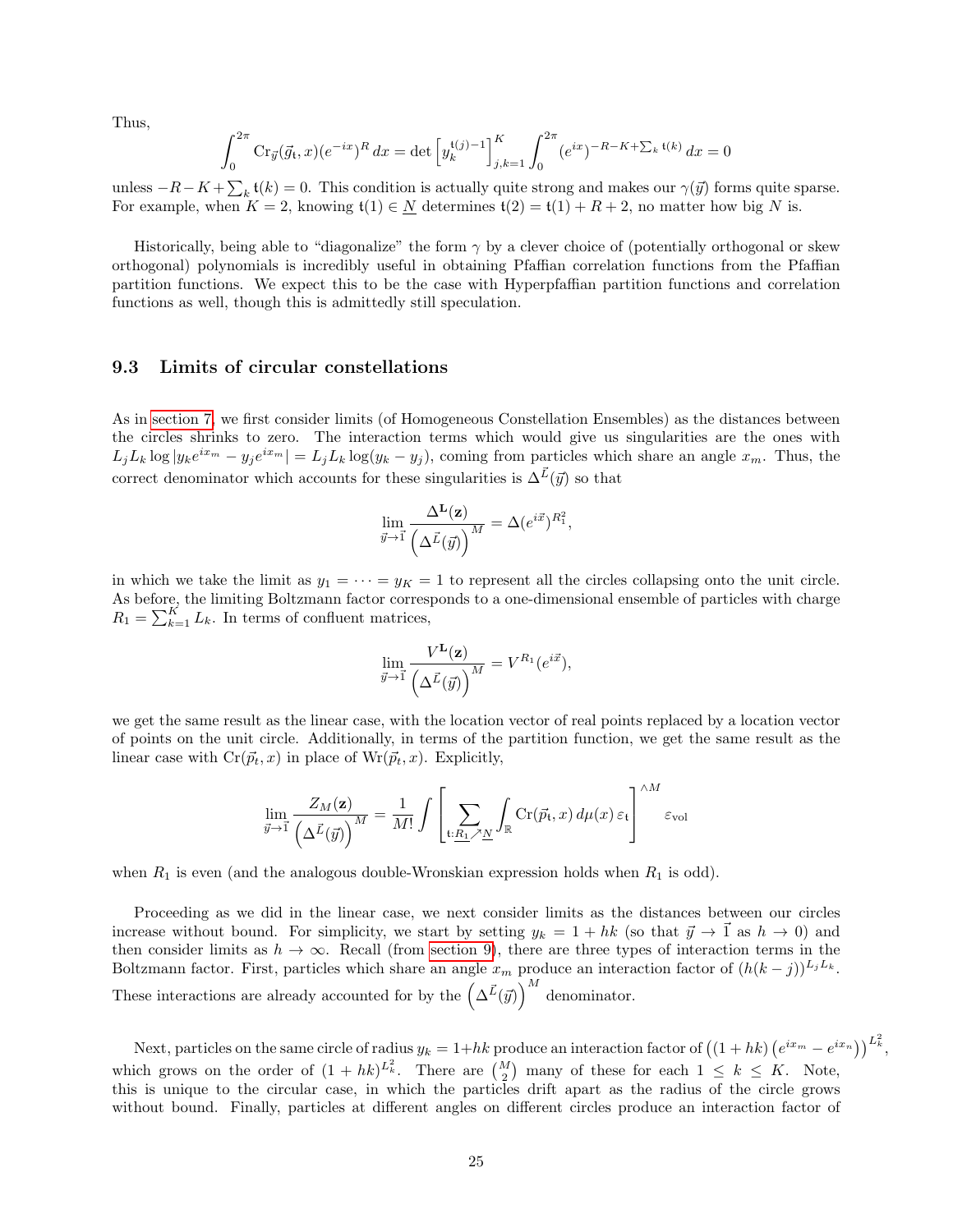$((1+hk)e^{ix_m} - (1+hj)e^{ix_n})^{L_jL_k}$ , which grows on the order of  $(h(k-j))^{L_jL_k}$ . There are  $\binom{M}{2}\binom{K}{2}$  many of these. Thus, if we set

$$
P_M^{\vec{L}}(h) = \left[ \prod_{j \neq k} (1 + h(k - j))^{L_j L_k} \prod_{k=1}^K (1 + hk)^{L_k^2} \right]^{\binom{M}{2}},
$$

then  $\lim_{h\to 0} P_M^{\vec{L}}(h) = 1$ , and it is straightforward to check

$$
\lim_{h\to\infty}\frac{\Delta^{\mathbf{L}}(\mathbf{z})}{\left(\Delta^{\vec{L}}(h\underline{K})\right)^M P_M^{\vec{L}}(h)}=\Delta(e^{i\vec{x}})^{L_1^2+\cdots+L_K^2}.
$$

However, the limitations of the linear case also apply in the circular case. In particular, the limiting partition function (as  $h \to \infty$ ) is still a limit of Hyperpfaffians rather than an honest Hyperpfaffian in its own right.

### 9.4 Multicomponent circular constellations

We should think of Multicomponent Circular Constellations as being variations on the linear case in which we plug in variables  $\bf{z}$  instead of  $\bf{x}$ . At the beginning of [section 9,](#page-22-0) we demonstrate we can account for the absolute value (complex modulus) by factoring out the sign corrections and then grouping them in place of the potential  $U$ . We do this in the previous volume as well for the one-dimensional (circular) ensembles. Alternatively, we can view Multicomponent Constellation Ensembles as being variations on the appropriate one-dimensional ensemble as in [subsection 8.4.](#page-20-1)

Following the setup in [subsection 8.4,](#page-20-1) let **x** be the collection of angles  $x_m^j \in [0, 2\pi)$ . Define  $\mathbf{x}_{\vec{y}}$  as before with all instances of  $x_m^j + iy_k$  replaced with  $y_k e^{ix_m^j}$ . For particles  $y_k e^{ix_m^j}$  and  $y_k e^{ix_n^l}$  on the same circle,

$$
\left| y_k e^{ix_m^j} - y_k e^{ix_n^l} \right| = -ie^{-i(x_m^j + x_n^l)/2} \left( y_k e^{ix_m^j} - y_k e^{ix_n^l} \right) \text{sgn}(x_m^j - x_n^l).
$$

Using what we know from the one-dimensional case (Wolff and Wells 2021), the sign correction factors in  $x_m^j$  are

where

$$
\left(-ie^{-ix_m^j}\right)^{KL_jT/2},\,
$$

$$
T = -L_j + \sum_{k=1}^{J} L_k M_k.
$$

Next, for particles  $y_k e^{ix_m^j}$  and  $y_l e^{ix_m^j}$  which share an angle  $x_m^j$ ,

$$
\left| y_k e^{ix_m^j} - y_l e^{ix_m^j} \right| = e^{-ix_m^j} \left( y_k e^{ix_m^j} - y_l e^{ix_m^j} \right),
$$

giving us the sign correction factor

$$
\left(e^{-ix_m^j}\right)^{L_j^2\binom{K}{2}}.
$$

Finally, for particles  $y_k e^{ix_m^j}$  and  $y_h e^{ix_n^l}$ , which share neither an angle nor a radius,

$$
\left| y_k e^{ix_m^j} - y_h e^{ix_n^l} \right| \left| y_h e^{ix_m^j} - y_k e^{ix_n^l} \right| = -e^{-i(x_m^j + x_n^l)} \left( y_k e^{ix_m^j} - y_h e^{ix_n^l} \right) \left( y_h e^{ix_m^j} - y_k e^{ix_n^l} \right),
$$

giving us the last sign correction factor

$$
\left(-ie^{-ix_m^j}\right)^{\binom{K}{2}L_jT}.
$$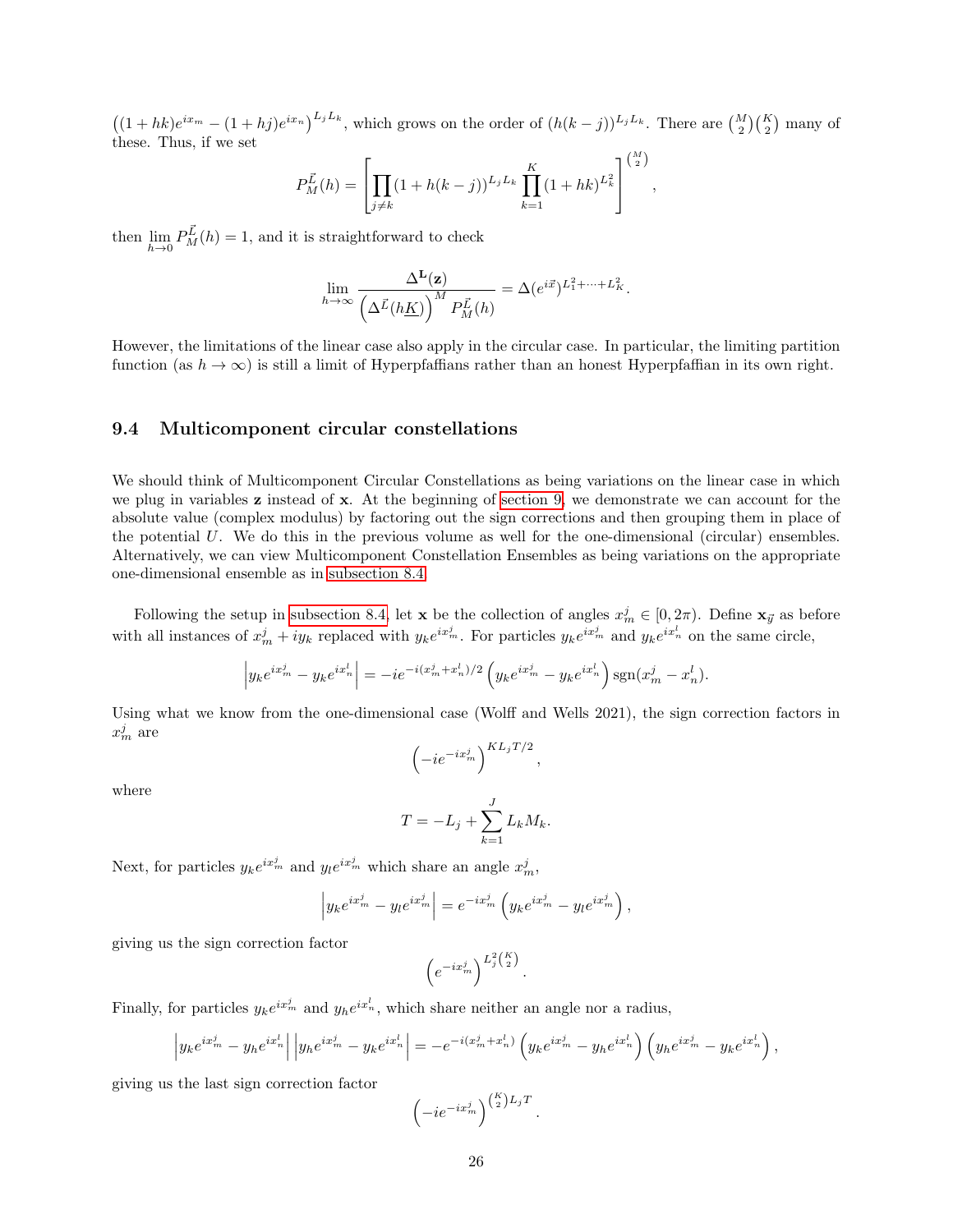Thus,

$$
d\mu_j(x) = \left(-ie^{-ix}\right)^{K^2 L_j T/2} \left(e^{-ix}\right)^{L_j^2(K)} dx.
$$

Finally, we obtain the same Berezin integral expressions for the partition functions as the linear case (Lemma [8.1](#page-18-1) for the Canonical, Theorems [8.1](#page-20-0) and [8.2](#page-22-1) for the Isocharge Grand Canonical) with new  $\gamma_i(\vec{y})$  and  $\eta_{i,k}(\vec{y})$ defined by

$$
\gamma_j(\vec{y}) = \sum_{\mathfrak{t}: L_j K \nearrow \underline{N}} \int_0^{2\pi} \mathrm{Wr} \otimes \mathrm{Cr}_{\vec{y}}(\vec{p}_{\mathfrak{t}}, x) d\mu(x) \varepsilon_{\mathfrak{t}},
$$

and

$$
\eta_{j,k}(\vec{y}) = \sum_{\mathbf{t}: \underline{L_j} \underline{K} \nearrow \underline{N}} \sum_{\mathbf{s}: \underline{L_k} \underline{K} \nearrow \underline{N}} \int_0^{2\pi} \int_0^{2\pi} \mathrm{Wr} \otimes \mathrm{Cr}_{\vec{y}}(\vec{p}_\mathbf{t}, x_1) \cdot \mathrm{Wr} \otimes \mathrm{Cr}_{\vec{y}}(\vec{p}_\mathbf{s}, x_2) \, d\mu(x_1) \, d\mu(x_2) \, \varepsilon_\mathbf{t} \wedge \varepsilon_\mathbf{s}.
$$

## References

- <span id="page-26-8"></span>[1] M. Adler, P. J. Forrester, T. Nagao, and P. Van Moerbeke. Classical skew orthogonal polynomials and random matrices. Journal of Statistical Physics, 99(1-2):141–170, 2000.
- <span id="page-26-9"></span>[2] C. A. H. Andreief. Note sur une relation entre les intégrales définies des produits des fonctions, par M.C. Andréief. G. Gounouilhou, 1884.
- <span id="page-26-13"></span>[3] F. A. Berezin. The method of second quantization. Pure and applied physics. Academic Press, 1966.
- <span id="page-26-0"></span>[4] N.G. de Bruijn. On some multiple integrals involving determinants. Journal of the Indian Mathematical Society. New Series, 19:133–151, 1955.
- <span id="page-26-4"></span>[5] I. Dumitriu and A. Edelman. Matrix models for beta ensembles. Journal of Mathematical Physics, 43(11):5830–5847, 2002.
- <span id="page-26-1"></span>[6] Freeman J. Dyson. Statistical theory of the energy levels of complex systems. i-iii. Journal of Mathematical Physics, 3:140–175, 1962.
- <span id="page-26-3"></span>[7] Freeman J. Dyson and M. L. Mehta. Statistical theory of the energy levels of complex systems. iv. Journal of Mathematical Physics, 3:701–712, 1963.
- <span id="page-26-2"></span>[8] P. Forrester. Log-Gases and Random Matrices. Princeton University Press, 2010.
- <span id="page-26-10"></span>[9] J. Luque and J. Thibon. Pfaffian and hafnian identities in shuffle algebras. Advances in Applied Mathematics, 2002.
- <span id="page-26-7"></span>[10] G. Mahoux and M. L. Mehta. A method of integration over matrix variables. Journal de Physique I, 1991.
- <span id="page-26-6"></span>[11] M. L. Mehta. Random matrices. Elsevier/Academic Press, 2004.
- <span id="page-26-14"></span>[12] C. Meray. Sur un determinant dont celui de vandermonde n'est qu'un particulier. Revue de Mathématiques Spéciales, 9:217-219, 1899.
- <span id="page-26-5"></span>[13] J. Ramírez, B. Rider, and B Virág. Beta ensembles, stochastic airy spectrum, and a diffusion. Journal of the American Mathematical Society, 24(4):919–944, 2011.
- <span id="page-26-12"></span>[14] C. Shum. Solvable Particle Models Related to the Beta-ensemble. PhD thesis, University of Oregon, 2013.
- <span id="page-26-11"></span>[15] C. Sinclair. Ensemble averages when beta is a square integer. Monatshefte fur Mathematik, 2011.